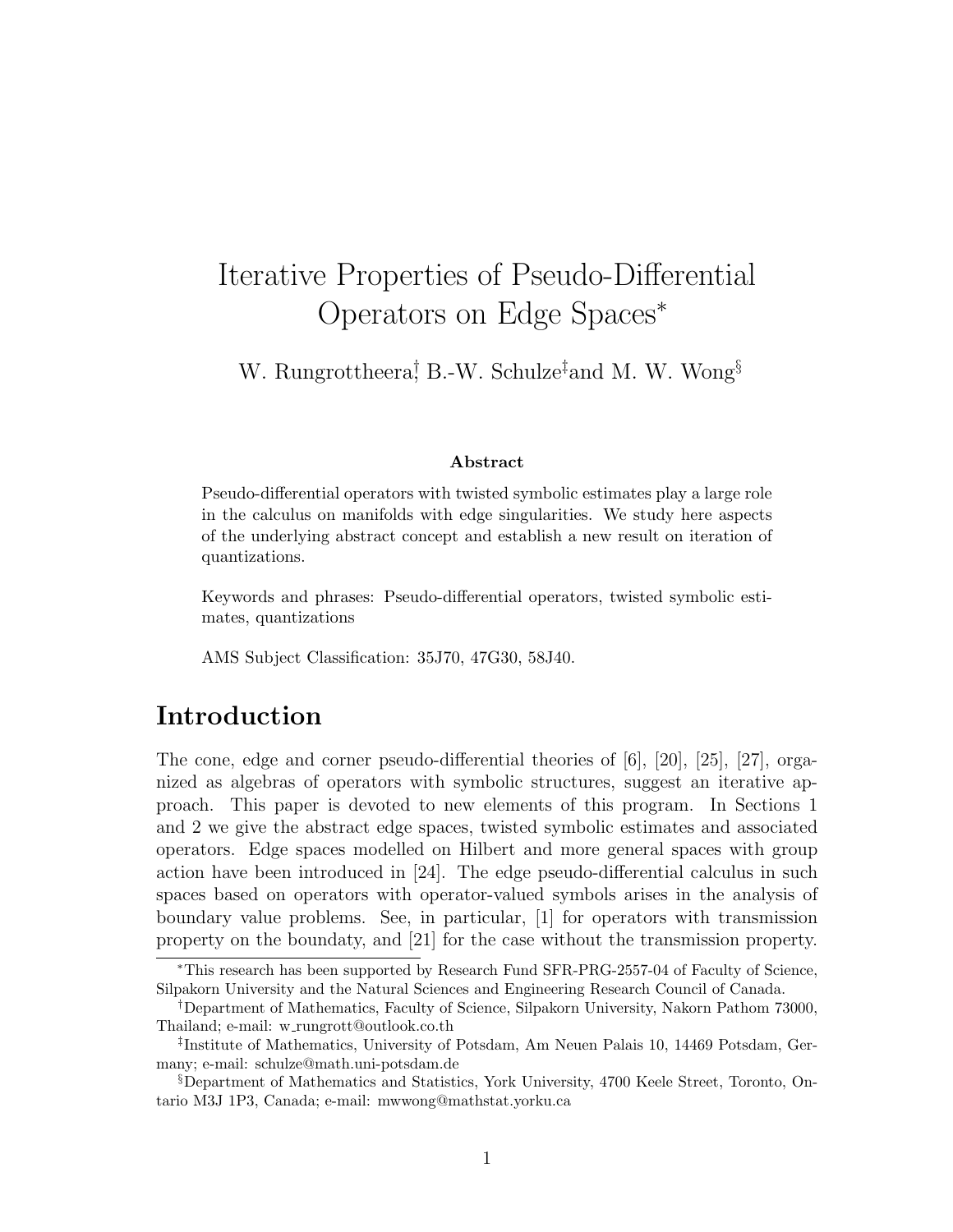The corresponding boundary symbolic calculus in  $L^2$  spaces on the half-axis and relations to Mellin operators have been studied in Eskin's book [7]. This is one of the sources of the pseudo-differential calculus on manifolds with conical singularities in the sense of [20]. Other results can be traced back to Kondratyev [14], Rabinovich [19], Kondratyev and Oleynik [15]. Operator-valued symbolic structures have also been used in Vishik and Grushin [33] in the context of boundary value problems for certain degenerate operators. The paper [18] of Luke contains an index theorem for elliptic operators of order zero based on operator-valued symbols on  $L^2$ spaces. The lack of the higher order case is due to the lack of spaces with group actions, which are given later in [24]. The development of the singular analysis up to iterative concepts for higher singularities has been outlined in Chapter 10 of [11]. See also [2, 10, 22, 23, 27, 31, 28]. Many specific contributions and applications are given in  $\begin{bmatrix} 3, 4, 5, 8, 9, 29, 32 \end{bmatrix}$ . Let us finally mention the useful paper  $\begin{bmatrix} 12 \end{bmatrix}$ where interpolation properties of edge Sobolev spaces have been studied by a more abstract integral transform than the Fourier transform. In Section 3 we establish a new theorem for iterated pseudo-differential operators on edge spaces. This is a result in the larger program of completing the calculus of k-fold iterated corner pseudo-differential operators for  $k \geq 2$ .

# 1 Abstract edge spaces

Abstract edge spaces, to be defined in Definition 1.1, play a large role in the following investigations. Spaces of that kind have been introduced and widely investigated in a first version of the edge algebra in [24]. In a more "concrete" form they have already appeared in [21]. In a paper of Hirschmann [12] these spaces are investigated in connection with interpolations and other useful functional analytic properties. Vector-valued spaces without group action in the reference spaces H are employed in Luke [18] in connection with the index theory of elliptic operators with operatorvalued symbols. In the paper [33] of Vishik and Grushin, degenerate operators in terms of operator-valued symbols are studied. Certain versions of edge spaces have been applied by Dreher and Witt [5] to hyperbolic problems. In Flad and Harutyunyan [8] the edge algebra machinery, including edge spaces, has been applied to models of particle physics.

Let us first recall some notation and definitions on pseudo-differential operators with operator-valued symbols. The starting point is a Hilbert space  $H$  with a group of isomorphisms  $\kappa = {\{\kappa_\delta\}}_{\delta \in \mathbb{R}_+},$ 

$$
\kappa_{\delta}: H \to H,
$$

such that  $\delta \to \kappa_{\delta} h$  defines an element of  $C(\mathbb{R}_+, H)$  for every  $h \in H$ . In that case we say that H is endowed with a group action. There are then constants  $c, g > 0$  such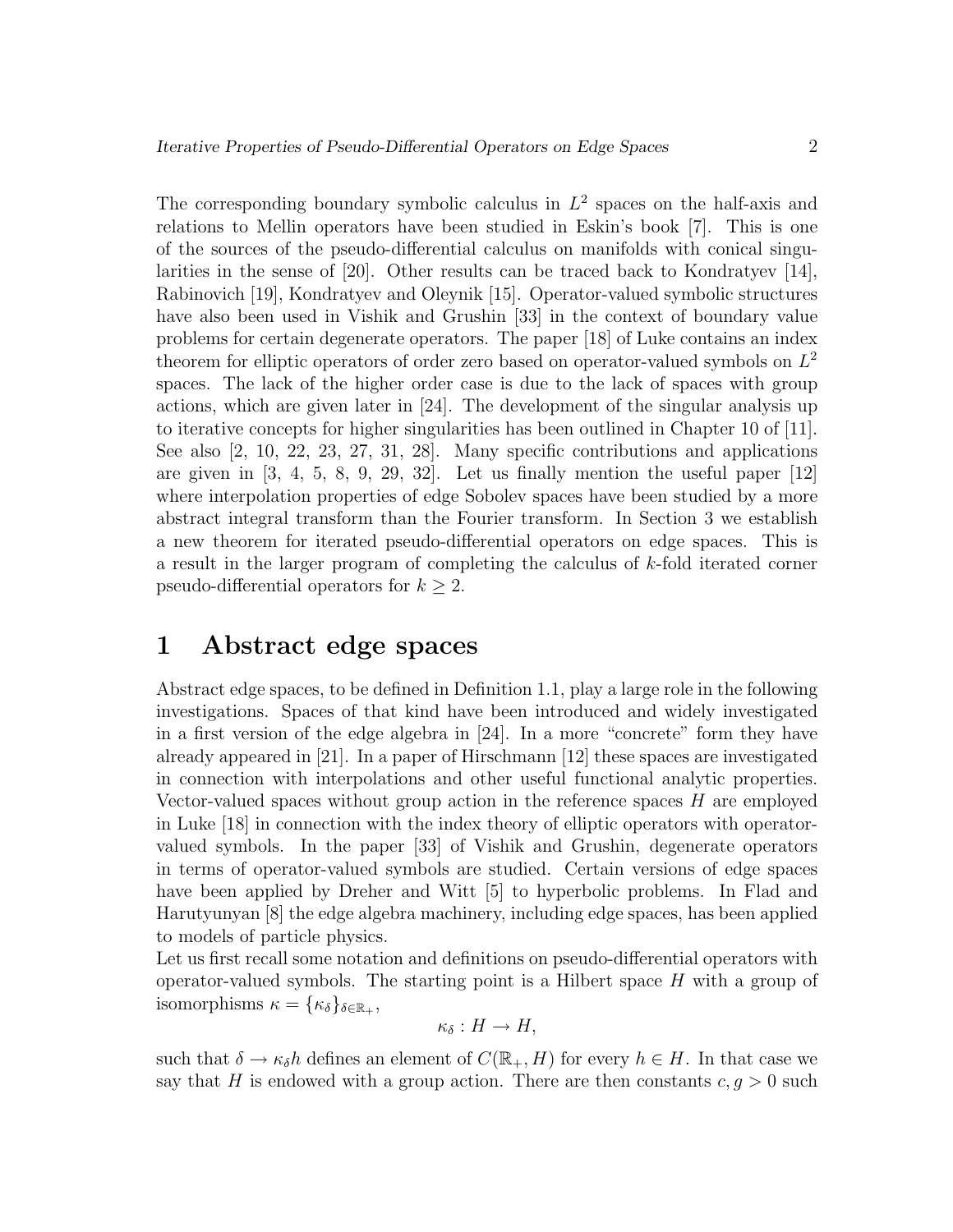that

$$
\|\kappa_{\delta}\|_{\mathcal{L}(H)} \le c(\max\{\delta, \delta^{-1}\})^g. \tag{1.1}
$$

More generally, if E is a Fréchet space, written as a projective limit  $E = \varprojlim_{j \in \mathbb{N}} E^j$ of Hilbert spaces  $E^j$ , continuously embedded in  $E^0$  for all j, a group action on E is defined by a group action on  $E^0$  such that the restriction  $\kappa_{\delta}|_{E^j}$  is a group action on  $E^j$  for every j.

**Definition 1.1.** (i) Let H be a Hilbert space with group action  $\kappa$ . Then for  $s \in \mathbb{R}$ ,  $W^s(\mathbb{R}^q, H)$  is defined to be the completion of  $\mathcal{S}(\mathbb{R}^q, H)$  with respect to the norm  $\| \cdot \|_{\mathcal{W}^{s}(\mathbb{R}^q,H)}$  given by

$$
||u||_{\mathcal{W}^s(\mathbb{R}^q,H)} = \left\{ \int_{\mathbb{R}^q} \langle \eta \rangle^{2s} \, ||\kappa_{\langle \eta \rangle}^{-1} \hat{u}(\eta)||_H^2 d\eta \right\}^{1/2},\tag{1.2}
$$

where  $\hat{u}(\eta) = (F_{y \to \eta} u)(\eta)$  is the Fourier transform,  $d\eta := (2\pi)^{-q} d\eta$ .

(ii) For a Fréchet space  $E$  with group action in the above-mentioned sense, we define  $W^s(\mathbb{R}^q, E)$  by

$$
\mathcal{W}^s(\mathbb{R}^q, E) = \varprojlim_{j \in \mathbb{N}} \mathcal{W}^s(\mathbb{R}^q, E^j).
$$

If necessary, in order to indicate the dependence of the spaces on  $\kappa$  we also write

$$
\mathcal{W}^s(\mathbb{R}^q, H)_{\kappa} \quad \text{and} \quad \mathcal{W}^s(\mathbb{R}^q, E)_{\kappa},
$$

respectively. Clearly the case id consisting of  $\kappa_{\delta} = id$  for all  $\delta \in \mathbb{R}_{+}$  is admitted. Then we have

$$
\mathcal{W}^s(\mathbb{R}^q, H)_{\text{id}} = H^s(\mathbb{R}^q, H).
$$

The spaces in Definition 1.1 are also referred to as abstract edge Sobolev spaces. Recall that the operator  $K$  given by

$$
Ku = F^{-1} \kappa_{\langle \eta \rangle} F u
$$

induces an isomorphism

$$
K: \mathcal{W}^s(\mathbb{R}^q, H)_{\mathrm{id}} \to \mathcal{W}^s(\mathbb{R}^q, H)_{\kappa}
$$

for every  $s \in \mathbb{R}$ .

For any positive function  $w(\eta) \in C(\mathbb{R}^q)$  such that there exist positive constants  $c_1$ and  $c_2$  for which

$$
c_1 w(\eta) \le \langle \eta \rangle \le c_2 w(\eta)
$$

for all  $\eta \in \mathbb{R}^q$ , the integral

$$
\left\{\int_{\mathbb{R}^q} w(\eta)^{2s} \|\kappa_{\langle \eta \rangle}^{-1}\hat{u}(\eta)\|_H^2 d\eta\right\}^{1/2}
$$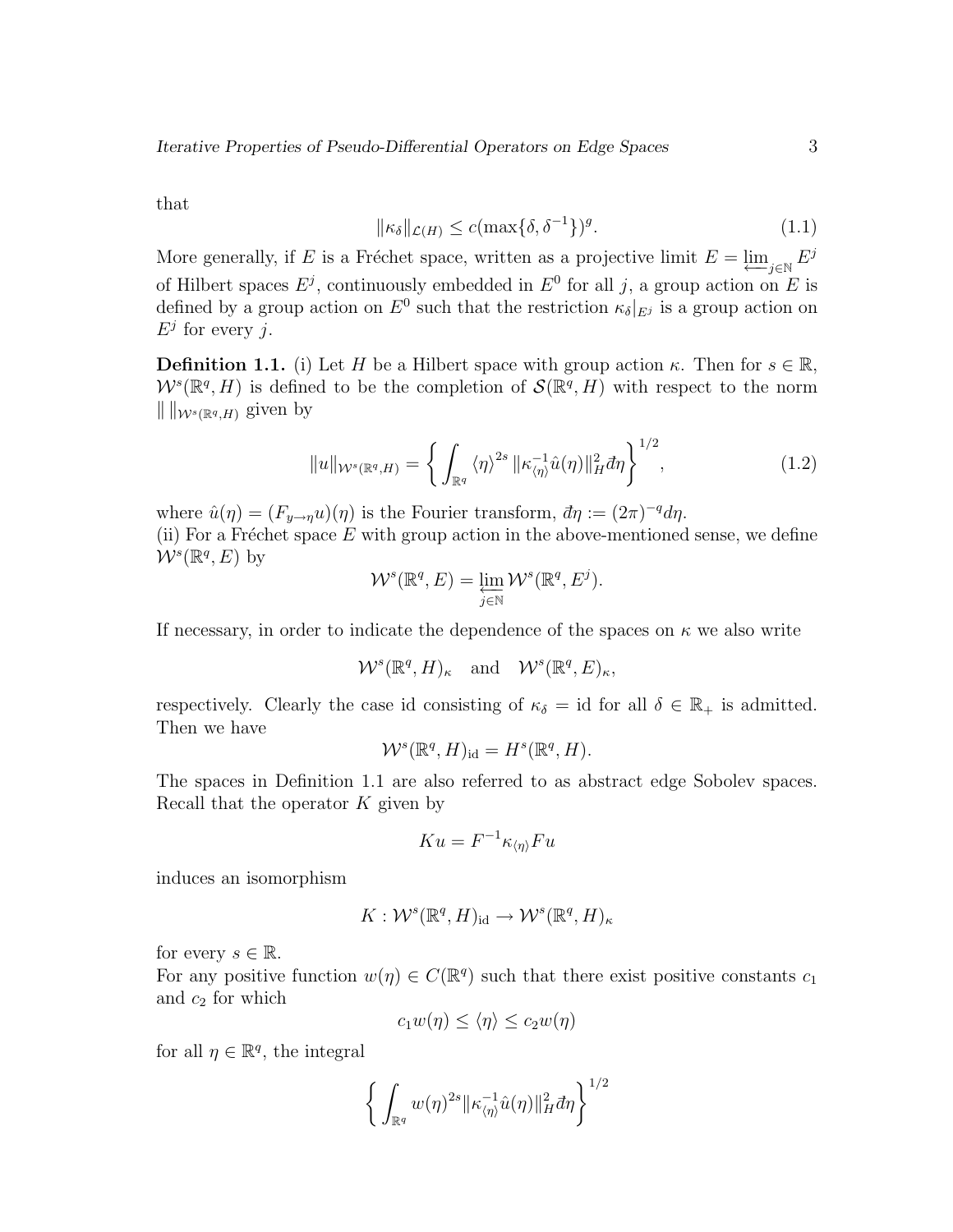gives an equivalent norm to (1.2). The case when

$$
w(\eta) = \langle \sigma \eta \rangle \, ,
$$

where  $\sigma \in \mathbb{R}_+$  is fixed, is of particular interest to us. Moreover, there are different choices of group actions  $\kappa = {\{\kappa_\delta\}}_{\delta \in \mathbb{R}_+}$  and  $\vartheta = {\{\vartheta_\delta\}}_{\delta \in \mathbb{R}_+}$  on H such that (1.2) is equivalent to

$$
\bigg\{\int_{\mathbb{R}^q}\left\langle \eta\right\rangle^{2s}\|\vartheta_{\left\langle \eta\right\rangle}^{-1}\hat{u}(\eta)\|_{H}^2d\eta\bigg\}^{1/2}.
$$

This is the case, for instance, for  $\vartheta_{\delta}u = \kappa_{\sigma\delta}u$  for any fixed  $\sigma \in \mathbb{R}_{+}$ . More generally,  $\kappa$  is equivalent to  $\vartheta$  if  $\sup_{\delta \in \mathbb{R}_+} ||\kappa_{\delta} \vartheta_{\delta}^{-1}$  $\int_{\delta}^{-1}$ || $\mathcal{L}(H) < \infty$ . Moreover,

$$
\left\{ \int_{\mathbb{R}^q} \langle \sigma \eta \rangle^{2s} \, \|\kappa_{\langle \sigma \eta \rangle}^{-1} \hat{u}(\eta)\|_{H}^{2} d\eta \right\}^{1/2} \tag{1.3}
$$

is equivalent to (1.2) for any fixed  $\sigma \in \mathbb{R}_+$ . For a fixed  $u \in \mathcal{W}^s(\mathbb{R}^q, H)$  we can rewrite (1.3) as

$$
\left\{\int_{\mathbb{R}^q} \langle \eta \rangle^{2s} \|\kappa_{\langle \eta \rangle}^{-1}\hat{u}_{\sigma}(\eta)\|_{H}^{2} d\eta\right\}^{1/2}
$$

for a continuous family  $\mathbb{R}_+ \to \mathcal{W}^s(\mathbb{R}^q, H)$ ,  $\sigma \to u_{\sigma}$ . In fact, we may set

$$
\hat{u}_{\sigma}(\eta) = \frac{\langle \sigma \eta \rangle^s}{\langle \eta \rangle^s} \kappa_{\langle \sigma \eta \rangle / \langle \eta \rangle}^{-1} \hat{u}(\eta) \tag{1.4}
$$

for all  $\eta \in \mathbb{R}^q$ .

**Theorem 1.2.** Let H be a Hilbert space with group action κ. Then  $W^s(\mathbb{R}^q, H)_{\kappa}$  is a Hilbert space with group action  $\chi = {\chi_{\delta}}_{\delta \in \mathbb{R}_+}$  defined by

$$
(\chi_{\delta}u)(y) = \delta^{q/2}(\kappa_{\delta}u)(\delta y), \ \delta \in \mathbb{R}_{+},
$$
\n(1.5)

where  $\kappa_{\delta}$  acts pointwise on the values of u in the space H, and for every  $p \in \mathbb{N}$  we have

$$
\mathcal{W}^s(\mathbb{R}^p, \mathcal{W}^s(\mathbb{R}^q, H)_\kappa)_\chi = \mathcal{W}^s(\mathbb{R}^{p+q}, H)_\kappa,\tag{1.6}
$$

for all  $s \in \mathbb{R}$ . A similar result holds for a Fréchet space E with group action  $\kappa$ .

*Proof.* Let us verify that (1.5) defines a group action on  $W^s(\mathbb{R}^q, H)_{\kappa}$ . We employ Definition 1.1, assume that  $u \in W^s(\mathbb{R}^q, H)_{\kappa}$ , and compute the  $W^s(\mathbb{R}^q, H)_{\kappa}$ -norm of  $\chi_{\delta} u, \delta \in \mathbb{R}_{+}$ . Indeed,

$$
\|\chi_{\delta}u\|_{\mathcal{W}^{s}(\mathbb{R}^{q},H)}^{2} = \int_{\mathbb{R}^{q}} \langle\eta\rangle^{2s} \|\kappa_{\langle\eta\rangle}^{-1}(\chi_{\delta}u)^{\wedge}(\eta)\|_{H}^{2} d\eta = \int_{\mathbb{R}^{q}} \langle\eta\rangle^{2s} \|\kappa_{\langle\eta\rangle}^{-1}\delta^{-q/2}\hat{u}(\delta^{-1}\eta)\|_{H}^{2} d\eta
$$

$$
= \int_{\mathbb{R}^{q}} \langle\delta\tilde{\eta}\rangle^{2s} \|\kappa_{\langle\delta\tilde{\eta}\rangle}^{-1}\delta^{-q/2}\hat{u}(\tilde{\eta})\|_{H}^{2} \delta^{q} d\tilde{\eta} = \int_{\mathbb{R}^{q}} \langle\delta\eta\rangle^{2s} \|\kappa_{\langle\delta\eta\rangle}^{-1}\hat{u}(\eta)\|_{H}^{2} d\eta
$$

$$
= \int_{\mathbb{R}^{q}} \langle\frac{\langle\delta\eta\rangle}{\langle\eta\rangle}\rangle^{2s} \langle\eta\rangle^{2s} \|\kappa_{\langle\delta\eta\rangle}^{-1}\hat{u}(\eta)\|_{H}^{2} d\eta, \tag{1.7}
$$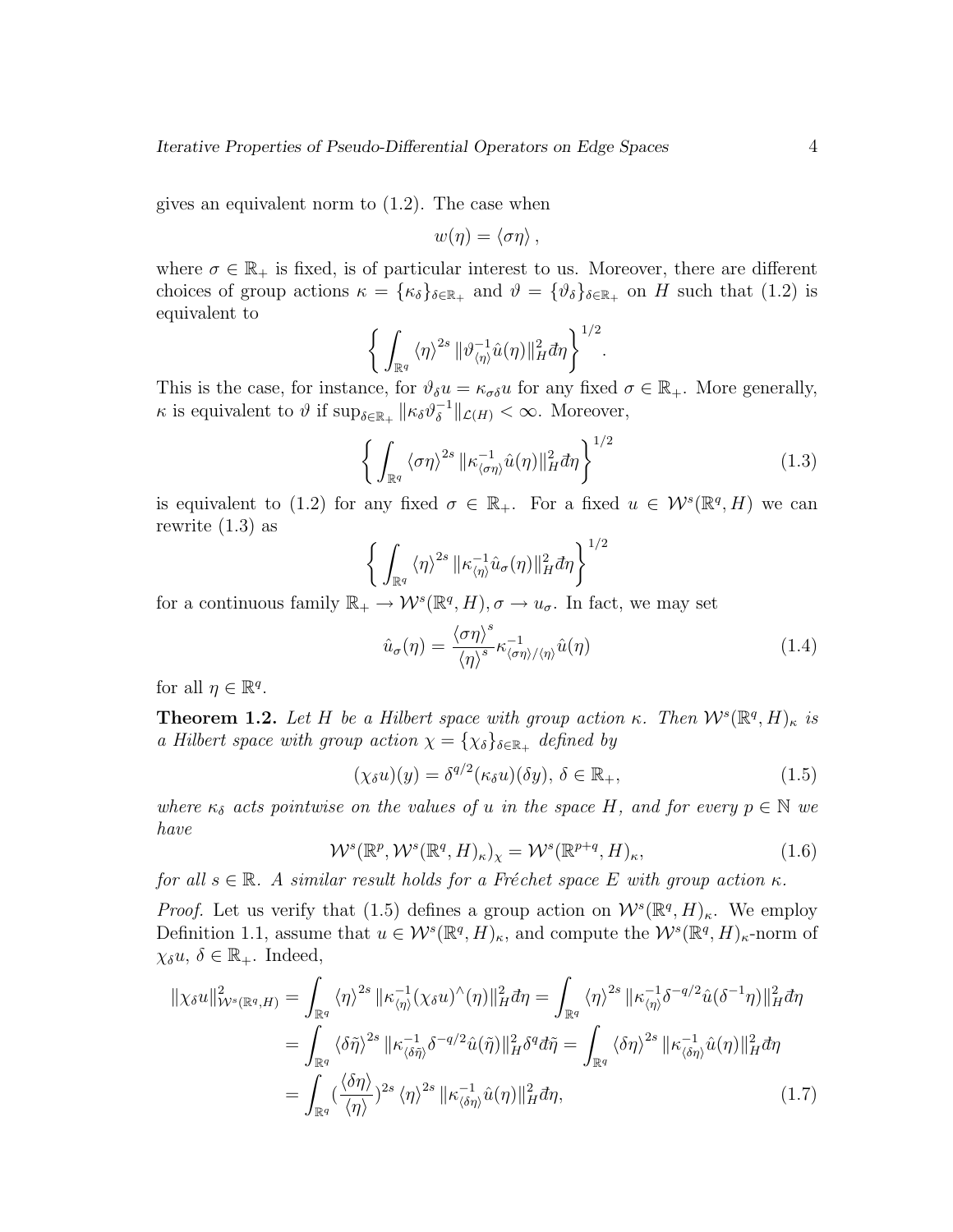using the relation

$$
F_{y \to \eta}(\vartheta_{\delta}^{-1}h)(\eta) = \vartheta_{\delta}(F_{y \to \eta}h)(\eta), \, \delta \in \mathbb{R}_{+},
$$
\n(1.8)

on a function  $h(y), y \in \mathbb{R}^q$ , where  $(\vartheta_{\delta}^{-1}h)(y) = \delta^{q/2}h(\delta^{-1}y)$ . The right hand side of (1.7) can be written as

$$
\int_{\mathbb{R}^q}\left\langle \eta\right\rangle^{2s}\|\kappa_{\left\langle \eta\right\rangle}^{-1}\hat{u}_{\delta}(\eta)\|_{H}^2\vec{a}\eta
$$

for  $\hat{u}_{\delta}(\eta) = (\langle \delta \eta \rangle / \langle \eta \rangle)^s \kappa_{\langle \delta \eta \rangle}^{-1}$  $\frac{1}{\langle \delta \eta \rangle / \langle \eta \rangle} \hat{u}(\eta)$  in view of the formula (1.4). As noted before the correspondence  $\delta \mapsto F_{\eta \to y}^{-1} \hat{u}_\delta(\eta)$  for fixed  $u \in \mathcal{W}^s(\mathbb{R}^q, H)_{\kappa}$  represents a continuous function on  $\delta \in \mathbb{R}_+$  with values in  $\mathcal{W}^s(\mathbb{R}^q, H)_{\kappa}$ .

For convenience, norms will be identified when they are equivalent. First we write

$$
||f||_{\mathcal{W}^{s}(\mathbb{R}^{p+q},H)}^{2} = \int_{\mathbb{R}^{q}} \int_{\mathbb{R}^{p}} (\langle \xi \rangle^{2} + |\eta|^{2})^{s} ||\kappa_{(\langle \xi \rangle^{2} + |\eta|^{2})^{1/2}}^{-1} \hat{f}(\xi,\eta)||_{H}^{2} d\xi d\eta,
$$

where the "hat" indicates the Fourier transform  $F_{(x,y)\to(\xi,\eta)}$ . Moreover, employing the expression (1.2) where "hat" has the meaning of  $F_{y\to\eta}$ , we obtain

$$
||f||_{\mathcal{W}^{s}(\mathbb{R}^{p+q},H)}^{2} = \int_{\mathbb{R}^{p}} \int_{\mathbb{R}^{q}} \langle \xi \rangle^{2s} \left(1 + \frac{|\eta|^{2}}{\langle \xi \rangle^{2}}\right)^{s} ||\kappa_{(\langle \xi \rangle^{2} + |\eta|^{2})^{1/2}}^{-1} \hat{f}(\xi, \eta)||_{H}^{2} d\eta d\xi
$$
  

$$
= \int_{\mathbb{R}^{p}} \langle \xi \rangle^{2s} \left\{ \int_{\mathbb{R}^{q}} \langle \eta \rangle^{2s} ||\kappa_{(\langle \xi \rangle^{2} + \langle \xi \rangle^{2} |\eta|^{2})^{1/2}}^{-1} \hat{f}(\xi, \langle \xi \rangle \eta)||_{H}^{2} \langle \xi \rangle^{q} d\eta \right\} d\xi \quad (1.9)
$$

and

$$
||f||_{\mathcal{W}^{s}(\mathbb{R}^{p},\mathcal{W}^{s}(\mathbb{R}^{q},H))}^{2} = \int_{\mathbb{R}^{p}} \langle \xi \rangle^{2s} ||\chi_{\langle \xi \rangle}^{-1}(F_{x\to \xi}f)(\xi,y)||_{\mathcal{W}^{s}(\mathbb{R}^{q},H)}^{2} d\xi
$$
  
\n
$$
= \int_{\mathbb{R}^{p}} \langle \xi \rangle^{2s} ||\kappa_{\langle \xi \rangle}^{-1} \langle \xi \rangle^{-q/2} (F_{x\to \xi}f)(\xi, \langle \xi \rangle^{-1}y)||_{\mathcal{W}^{s}(\mathbb{R}^{q},H)}^{2} d\xi
$$
  
\n
$$
= \int_{\mathbb{R}^{p}} \langle \xi \rangle^{2s} \left\{ \int_{\mathbb{R}^{q}} \langle \eta \rangle^{2s} ||\kappa_{\langle \xi \rangle}^{-1} \kappa_{\langle \eta \rangle}^{-1} \langle \xi \rangle^{q/2} \hat{f}(\xi, \langle \xi \rangle \eta) ||_{H}^{2} d\eta \right\} d\xi. \tag{1.10}
$$

In the identification of the expressions in  $\{\cdots\}$  occurring in (1.9) and (1.10) we have employed the relation (1.8) and the fact that  $\kappa_{\ell}^{-1}$  $\frac{-1}{\langle \xi \rangle} \kappa \frac{-1}{\langle \eta \rangle} = \kappa \frac{-1}{\langle \xi \rangle}$  $\frac{-1}{\langle \xi \rangle \langle \eta \rangle}.$ 

The equation (1.6) is an extension of Lemma 1 in Subsection 3.1.1 of [25], i.e., for the case  $H = \mathbb{C}$  and  $\kappa_{\delta} = \mathrm{id}_{\mathbb{C}}, \delta \in \mathbb{R}_{+}$ , i.e.,

$$
\mathcal{W}^s(\mathbb{R}^p, H^s(\mathbb{R}^q)) = H^s(\mathbb{R}^{p+q})
$$

when  $H^s(\mathbb{R}^q)$  is endowed with the group action  $(\kappa_\delta u)(y) = \delta^{q/2} u(\delta y), \delta \in \mathbb{R}_+$ . The equation (1.6) is formula (24) in Subsection 3.1.2 of [25]. Details are given in Proposition 1.3.44 of [26], however, under the some extra assumptions as in [25]. The assumptions are, in fact, redundant. We have presented the general proof here since (1.6) belongs to the iterative concept of corner pseudo-differential operators.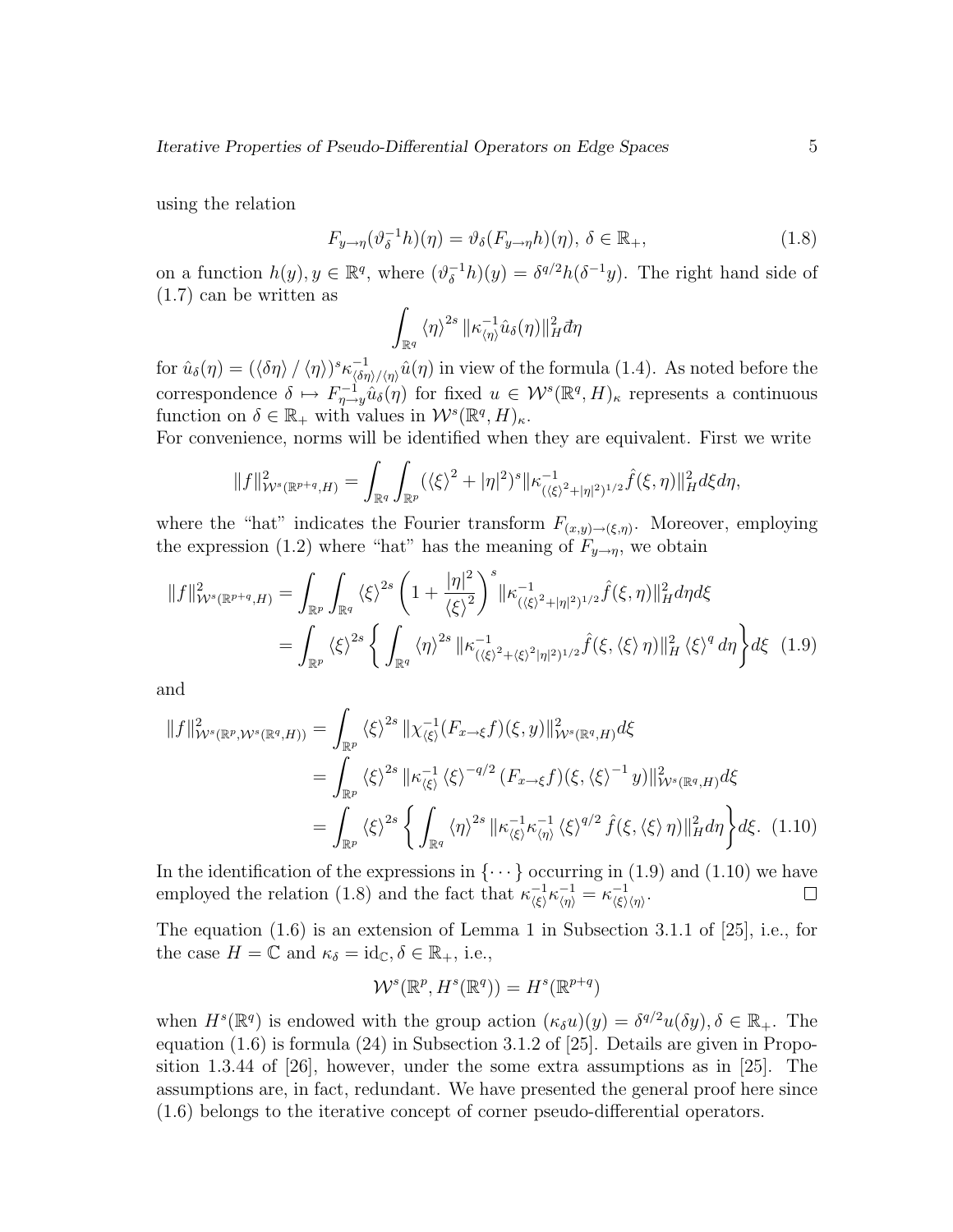#### 2 Symbols with twisted estimates

Given two Hilbert spaces H and  $\tilde{H}$  with group actions  $\kappa$  and  $\tilde{\kappa}$ , respectively, a function  $f \in C^{\infty}(\mathbb{R}^q_\eta \setminus \{0\}, \mathcal{L}(H, \widetilde{H}))$  is called twisted homogeneous in  $\eta \in \mathbb{R}^q \setminus \{0\}$ of order  $\mu \in \mathbb{R}$  if

$$
f(\delta \eta) = \delta^{\mu} \tilde{\kappa}_{\delta} f(\eta) \kappa_{\delta}^{-1}
$$

$$
S^{(\mu)}(\mathbb{R}^q \setminus \{0\}; H, \tilde{H})
$$
(2.1)

denote the space of those functions f. Then, if  $\chi(\eta)$  is an excision function on  $\mathbb{R}^q$ , i.e.,  $\chi \in C^{\infty}(\mathbb{R}^q)$ ,  $\chi(\eta) = 0$  for  $|\eta| < \varepsilon_0$ ,  $\chi(\eta) = 1$  for  $|\eta| > \varepsilon_1$  for some  $0 < \varepsilon_0 < \varepsilon_1$ , the function  $a(\eta) := \chi(\eta) f(\eta)$  is an example of an operator-valued symbol in the following sense. The space

$$
S^{\mu}(\Omega\times\mathbb{R}^q;H,\widetilde{H}),
$$

 $\Omega \subseteq \mathbb{R}^p$  open, is defined to be the set of all  $a(y, \eta) \in C^\infty(\Omega \times \mathbb{R}^q, \mathcal{L}(H, \widetilde{H}))$  such that

$$
\|\tilde{\kappa}_{\langle\eta\rangle}^{-1}\{D_y^{\alpha}D_{\eta}^{\beta}a(y,\eta)\}\kappa_{\langle\eta\rangle}\|_{\mathcal{L}(H,\widetilde{H})} \le c\,\langle\eta\rangle^{\mu-|\beta|} \tag{2.2}
$$

for all  $(y, \eta) \in K \times \mathbb{R}^q, K \Subset \Omega, \alpha \in \mathbb{N}^p, \beta \in \mathbb{N}^q$ , for some constant  $c = c(\alpha, \beta, K) > 0$ . The subspace  $S_{\text{cl}}^{\mu}(\Omega \times \mathbb{R}^q; H, \tilde{H})$  of classical symbols is defined as the set of all  $a(y, \eta) \in S^{\mu}(\Omega \times \mathbb{R}^q; H, \widetilde{H})$  such that there are functions  $a_{(\mu-j)}(y, \eta) \in S^{(\mu-j)}(\Omega \times$  $(\mathbb{R}^q \setminus \{0\}); H, \widetilde{H}), j \in \mathbb{N}, \text{ with}$ 

$$
r_{N+1}(y,\eta) := a(y,\eta) - \sum_{j=0}^{N} \chi(\eta) a_{(\mu-j)}(y,\eta) \in S^{\mu-(N+1)}(\Omega \times \mathbb{R}^q; H, \widetilde{H})
$$
 (2.3)

for every  $N \in \mathbb{N}$ .

for all  $\delta \in \mathbb{R}_+$ . Let

*Example 2.1.* Let  $a(y, \eta) \in C^{\infty}(\Omega \times \mathbb{R}^q, \mathcal{L}(H, \tilde{H}))$  and

$$
a(y,\delta\eta) = \delta^{\mu}\tilde{\kappa}_{\delta}a(y,\eta)\kappa_{\delta}^{-1}
$$

for all  $\delta \geq 1, |\eta| \geq c$  for some  $c > 0$ . Then  $a(y, \eta) \in S_{\text{cl}}^{\mu}(\Omega \times \mathbb{R}^q; H, \widetilde{H})$ .

From the definition it follows that  $S^{\mu}(\Omega \times \mathbb{R}^q; H, \tilde{H})$  is a Fréchet space where the semi-norms are the best constants c in the estimates (2.2). Also  $S_{\text{cl}}^{\mu}(\Omega \times \mathbb{R}^q; H, \widetilde{H})$ is Fréchet in the projective limit topology of the mappings  $S_{\text{cl}}^{\mu}(\Omega \times \mathbb{R}^q; H, \tilde{H}) \rightarrow$  $S^{(\mu-j)}(\Omega \times (\mathbb{R}^q \setminus \{0\}); H, \widetilde{H}), a(y, \eta) \to a_{(\mu-j)}(y, \eta), j \in \mathbb{N}, \text{ and } S_{\text{cl}}^{\mu}(\Omega \times \mathbb{R}^q; H, \widetilde{H}) \to$  $S^{\mu-(N+1)}(\Omega \times \mathbb{R}^q; H, \widetilde{H}), a(y, \eta) \to r_{N+1}(y, \eta), \text{ cf. } (2.3).$ 

If a consideration is valid in the classical or the general case we write subscript " $^{\text{``}}(\text{cl})$ ".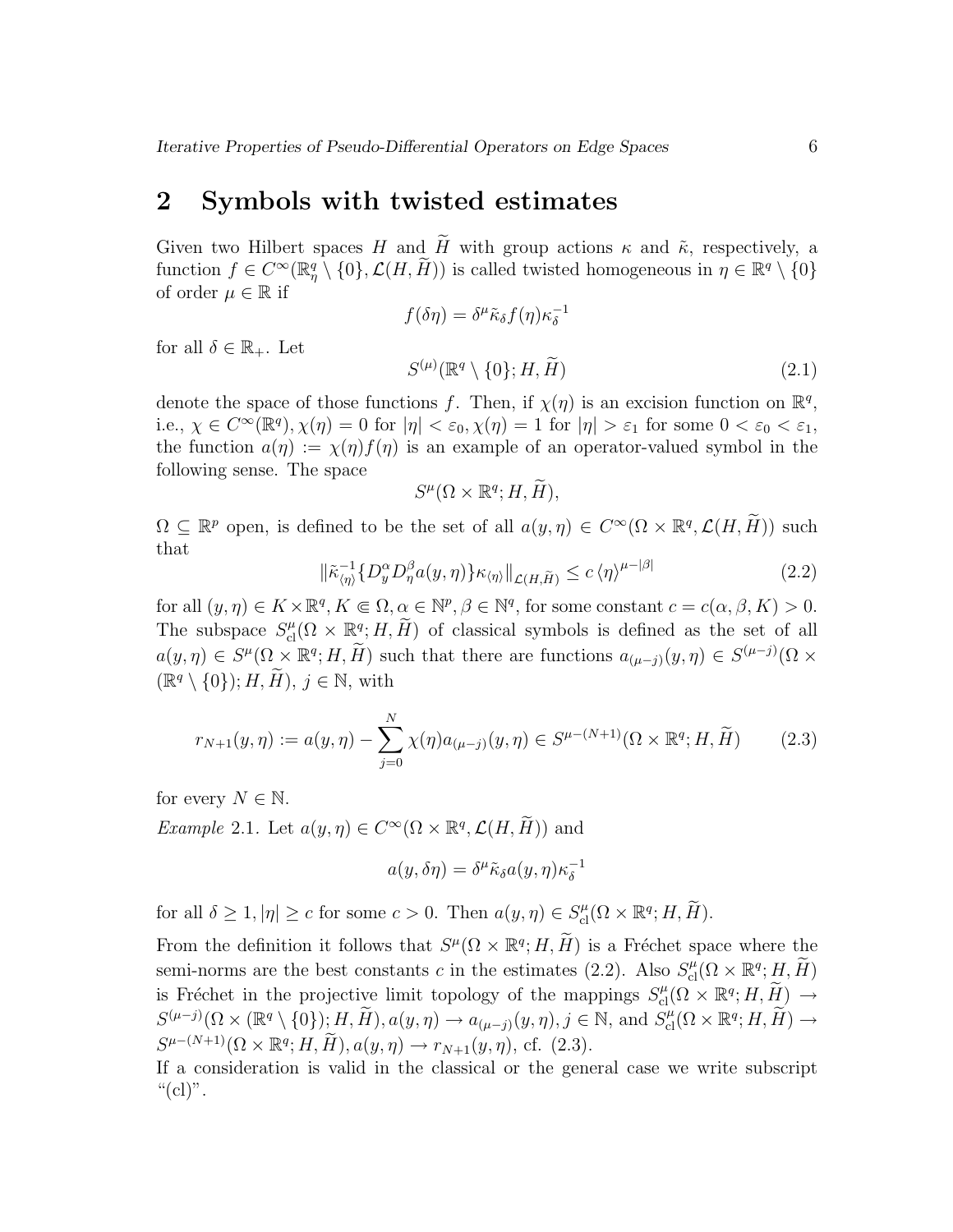Iterative Properties of Pseudo-Differential Operators on Edge Spaces 7

By

$$
S_{\text{(cl)}}^{\mu}(\mathbb{R}^q; H, \widetilde{H})\tag{2.4}
$$

we denote the subspaces of symbols with constant coefficients, i.e., which are independent of y. The space (2.4) is closed in  $S_{\text{cl}}^{\mu}(\Omega \times \mathbb{R}^q; H, \widetilde{H})$ . Then

$$
S_{\text{(cl)}}^{\mu}(\Omega \times \mathbb{R}^q; H, \widetilde{H}) = C^{\infty}(\Omega, S_{\text{(cl)}}^{\mu}(\mathbb{R}^q; H, \widetilde{H})) = C^{\infty}(\Omega) \hat{\otimes}_{\pi} S_{\text{(cl)}}^{\mu}(\mathbb{R}^q; H, \widetilde{H}), \quad (2.5)
$$

where  $\hat{\otimes}_{\pi}$  denotes the (completed) projective tensor product between the involved spaces.

Clearly our spaces of symbols depend on the choice of  $\kappa$ ,  $\tilde{\kappa}$ . If necessary, then we write

$$
S_{\text{(cl)}}^{\mu}(\Omega \times \mathbb{R}^q; H, \widetilde{H})_{\kappa, \tilde{\kappa}}
$$
\n(2.6)

instead of  $S_{\text{(cl)}}^{\mu}(\Omega \times \mathbb{R}^q; H, \widetilde{H}).$ 

**Lemma 2.2.** Let H and  $\widetilde{H}$  be Hilbert spaces with group actions  $\kappa$  and  $\tilde{\kappa}$ , respectively, and let  $T : H \to L$  and  $\widetilde{T} : \widetilde{H} \to \widetilde{L}$  be isomorphisms to Hilbert spaces L and  $\widetilde{L}$ , respectively. Then the spaces  $L, \widetilde{L}$  are endowed with group actions  $\lambda_{\delta}$ ,  $\widetilde{\lambda}_{\delta}$  given by  $\lambda_{\delta} = T \kappa_{\delta} T^{-1}$ 

and

$$
\tilde{\lambda}_{\delta} = \tilde{T}\tilde{\kappa}_{\delta}\tilde{T}^{-1},
$$

and  $T, \widetilde{T}$  induce an isomorphism

$$
Q: S^{\mu}_{(\text{cl})}(\Omega \times \mathbb{R}^q; H, \widetilde{H})_{\kappa, \tilde{\kappa}} \to S^{\mu}_{(\text{cl})}(\Omega \times \mathbb{R}^q; L, \widetilde{L})_{\lambda, \tilde{\lambda}},
$$

where

$$
a(y,\eta) \mapsto b(y,\eta)
$$

and

$$
b(y, \eta) = \widetilde{T} \circ a(y, \eta) \circ T^{-1}, \mu \in \mathbb{R}.
$$

Proof. First note that

$$
b(y,\eta) = \widetilde{T} \circ a(y,\eta) \circ T^{-1} \in C^{\infty}(\Omega \times \mathbb{R}^q, \mathcal{L}(L,\widetilde{L})).
$$
\n(2.7)

Moreover, we have

$$
D_y^{\alpha}D_{\eta}^{\beta}b(y,\eta)=\widetilde{T}D_y^{\alpha}D_{\eta}^{\beta}a(y,\eta)T^{-1}
$$

for arbitrary  $\alpha \in \mathbb{N}^p, \beta \in \mathbb{N}^q$ . Let us now check that  $b(y, \eta) \in S^{\mu}(\Omega \times \mathbb{R}^q; L, \widetilde{L})_{\lambda, \tilde{\lambda}}$ . To this end we have to verify the symbolic estimates to the effect that

$$
\|\tilde{\lambda}_{\langle \eta \rangle}^{-1}\{D_y^{\alpha}D_{\eta}^{\beta}b(y,\eta)\}{\lambda}_{\langle \eta \rangle}\|_{\mathcal{L}(L,\widetilde{L})} \leq c\,\langle \eta \rangle^{\mu-|\beta|}
$$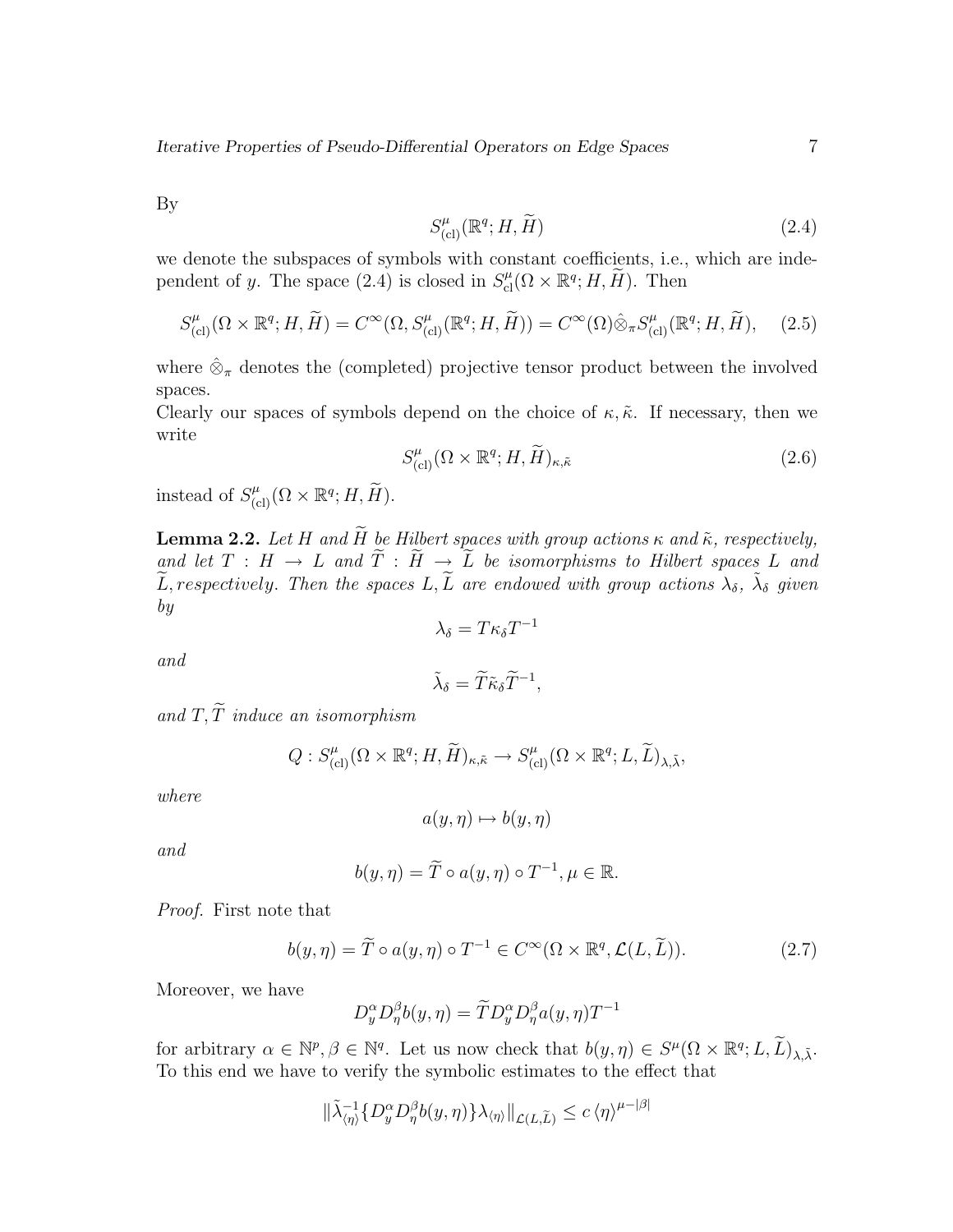for all  $(y, \eta) \in K \times \mathbb{R}^q, K \Subset \Omega$ , and  $\alpha \in \mathbb{N}^p, \beta \in \mathbb{N}^q, c = c(\alpha, \beta, K) > 0$ . From  $(2.2)$ and (2.7) we obtain

$$
\begin{split}\n&\|\widetilde{T}^{-1}\widetilde{\lambda}_{\langle\eta\rangle}^{-1}\widetilde{T}\{D_y^{\alpha}D_{\eta}^{\beta}\widetilde{T}^{-1}b(y,\eta)T\}T^{-1}\lambda_{\langle\eta\rangle}T\|_{\mathcal{L}(H,\widetilde{H})} \\
&= \|\widetilde{T}^{-1}\widetilde{\lambda}_{\langle\eta\rangle}^{-1}\{D_y^{\alpha}D_{\eta}^{\beta}b(y,\eta)\}\lambda_{\langle\eta\rangle}T\|_{\mathcal{L}(H,\widetilde{H})} \\
&= \|\widetilde{\kappa}_{\langle\eta\rangle}^{-1}\{D_y^{\alpha}D_{\eta}^{\beta}a(y,\eta)\}\kappa_{\langle\eta\rangle}\|_{\mathcal{L}(H,\widetilde{H})} \leq c\,\langle\eta\rangle^{\mu-|\beta|}\,,\n\end{split}
$$

using the fact that the operator

$$
Q: C^{\infty}(\Omega \times \mathbb{R}^q, \mathcal{L}(L, \widetilde{L})) \to C^{\infty}(\Omega \times \mathbb{R}^q, \mathcal{L}(H, \widetilde{H}))
$$

defined by

$$
Q: b(y, \eta) \mapsto \widetilde{T}^{-1}b(y, \eta)T
$$

has the property that

$$
D_y^{\alpha}D_{\eta}^{\beta}(Qb)(y,\eta) = Q(D_y^{\alpha}D_{\eta}^{\beta}b)(y,\eta),
$$

or, equivalently,

$$
\widetilde{T}\lbrace D_y^{\alpha}D_{\eta}^{\beta}\widetilde{T}^{-1}b(y,\eta)T\rbrace T^{-1} = D_y^{\alpha}D_{\eta}^{\beta}b(y,\eta).
$$

The assertion for classical symbols is a consequence of the fact that  $\widetilde{T} \circ a_{(\mu-j)} \circ T^{-1}$ induces isomorphisms

$$
S^{(\mu-j)}(\Omega\times(\mathbb{R}^q\setminus\{0\});H,\widetilde{H})_{\kappa,\tilde{\kappa}}\to S^{(\mu-j)}(\Omega\times(\mathbb{R}^q\setminus\{0\});L,\widetilde{L})_{\lambda,\tilde{\lambda}}
$$

for every j; here subscripts  $\kappa$ ,  $\tilde{\kappa}$ ;  $\lambda$ ,  $\tilde{\lambda}$  have a similar meaning as in (2.6).

 $\Box$ 

Let  $\Omega$  be an open subset of  $\mathbb{R}^q$ . Then for  $(y, y') \in \Omega \times \Omega$ , and  $a(y, y', \eta) \in S_{(cl)}^{\mu}(\Omega \times$  $\Omega \times \mathbb{R}^q$ ;  $H, \widetilde{H}$ , we define  $\text{Op}_y(a)u(y)$  by

$$
Op_y(a)u(y) = \int_{\mathbb{R}^q} \int_{\mathbb{R}^q} e^{i(y-y')\eta} a(y, y', \eta) u(y') dy' d\eta,
$$

first for  $u \in C_0^{\infty}$  $U_0^{\infty}(\Omega, H)$ , and define  $L_{\text{(cl)}}^{\mu}(\Omega; H, \tilde{H})$  by

$$
L^\mu_{\text{(cl)}}(\Omega; H, \widetilde H) = \{ \operatorname{Op}_y(a) : a(y, y', \eta) \in S^\mu_{\text{(cl)}}(\Omega \times \Omega \times \mathbb{R}^q; H, \widetilde H) \},
$$

and define  $L^{-\infty}(\Omega; H, \tilde{H})$  by

$$
L^{-\infty}(\Omega;H,\widetilde{H})=\bigcap_{\mu\in\mathbb{R}}L^{\mu}(\Omega;H,\widetilde{H}).
$$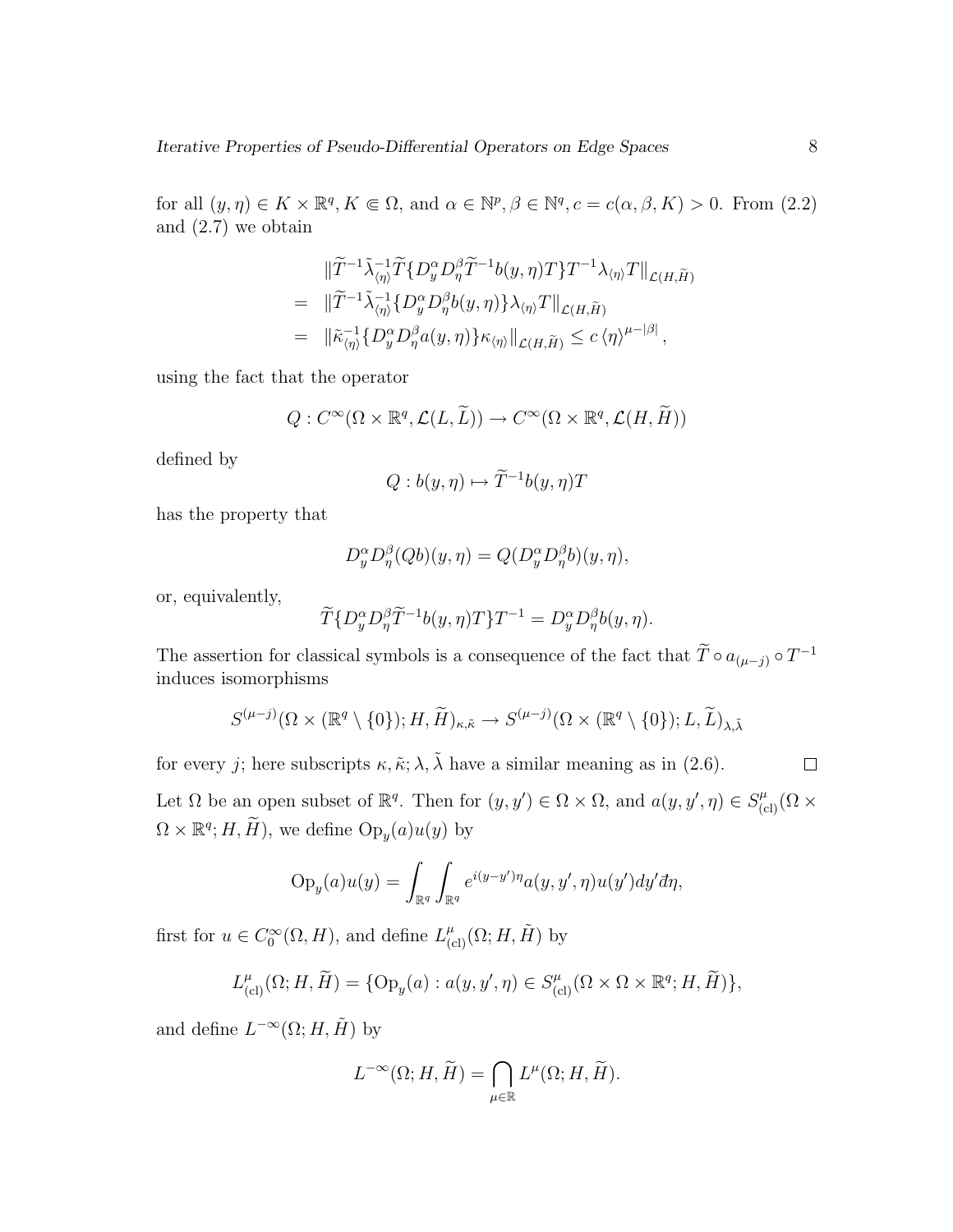Recall from [25] or [26] that for  $H = \widetilde{H} = \mathbb{C}$  and the trivial group action id both on H and  $\widetilde{H}$ , we recover the spaces  $S_{(cl)}^{\mu}(\Omega \times \Omega \times \mathbb{R}^q)$  of scalar symbols and pseudodifferential operators  $L_{(cl)}^{\mu}(\Omega)$ . In particular,  $L^{-\infty}(\Omega) = \bigcap_{\mu \in \mathbb{R}} L^{\mu}(\Omega)$  coincides with the space of smoothing operators, i.e., operators of the form

$$
C_0^{\infty}(\Omega) \ni u \mapsto \int_{\Omega} c(y, y') u(y') dy'
$$

for some  $c(y, y') \in C^{\infty}(\Omega \times \Omega)$ .

There are also variants with parameter  $\lambda \in \mathbb{R}^l$ , namely,

$$
S_{\text{(cl)}}^{\mu}(\Omega \times \Omega \times \mathbb{R}_{\eta,\lambda}^{q+l}; H, \widetilde{H}) \text{ and } L_{\text{(cl)}}^{\mu}(\Omega; H, \widetilde{H}; \mathbb{R}_{\lambda}^{l}).
$$

In this case we define  $L^{-\infty}(\Omega; H. \tilde{H}; \mathbb{R}^l)$  by

$$
L^{-\infty}(\Omega; H, \widetilde{H}; \mathbb{R}^l) = \mathcal{S}(\mathbb{R}^l, L^{-\infty}(\Omega; H, \widetilde{H})).
$$
\n(2.8)

An  $A \in L^{\mu}(\Omega; H, \tilde{H})$  induces a continuous operator

$$
A: C_0^{\infty}(\Omega, H) \to C^{\infty}(\Omega, H). \tag{2.9}
$$

**Proposition 2.3.** [26, Proposition 1.3.24] Let  $a(\eta) \in S^{\mu}(\mathbb{R}_{\eta}^q; H, \tilde{H})$ . Then  $Op(a)$ extends to a continuous operator

$$
\mathrm{Op}(a): \mathcal{W}^s(\mathbb{R}^q, H) \to \mathcal{W}^{s-\mu}(\mathbb{R}^q, \widetilde{H})
$$

for every  $s \in \mathbb{R}$ .

The proof in this case is straightforward. In fact, by virtue of  $Op(a) = F^{-1}aF$  for the Fourier transform  $F$  in  $y \in \mathbb{R}^q$  we have

$$
\|Op(a)u\|_{\mathcal{W}^{s-\mu}(\mathbb{R}^q,\widetilde{H})}^2 = \int_{\mathbb{R}^q} \langle \eta \rangle^{2(s-\mu)} \|\widetilde{\kappa}_{\langle \eta \rangle}^{-1}a(\eta)\widehat{u}(\eta)\|_{\widetilde{H}}^2 d\eta
$$
  

$$
\leq \int_{\mathbb{R}^q} \langle \eta \rangle^{2(s-\mu)} \|\widetilde{\kappa}_{\langle \eta \rangle}^{-1}a(\eta)\kappa_{\langle \eta \rangle}\|_{\mathcal{L}(H,\widetilde{H})}^2 \|\kappa_{\langle \eta \rangle}^{-1}\widehat{u}(\eta)\|_{H}^2 d\eta \leq c^2 \|u\|_{\mathcal{W}^s(\mathbb{R}^q,H)}^2
$$

where  $c = \sup_{\eta \in \mathbb{R}^q} \langle \eta \rangle^{-\mu} \|\tilde{\kappa}_{\langle \eta \rangle}^{-1}\|$  $\lim_{\langle \eta \rangle} a(\eta) \kappa_{\langle \eta \rangle} \|_{\mathcal{L}(H,\widetilde{H})}$ , which is finite because of (2.2). In particular, it follows that  $a \mapsto \text{Op}(a)$  induces a continuous operator

$$
S^{\mu}(\mathbb{R}^{q};H,\widetilde{H}) \to \mathcal{L}(\mathcal{W}^{s}(\mathbb{R}^{q},H),\mathcal{W}^{s-\mu}(\mathbb{R}^{q},\widetilde{H}))
$$
\n(2.10)

for every  $s \in \mathbb{R}$ .

More generally, for  $a(y, \eta) \in S^{\mu}(\Omega \times \mathbb{R}^q; H, \tilde{H})$  we have for all  $s \in \mathbb{R}$ , continuous operators

$$
Op(a): \mathcal{W}^s_{\text{comp}}(\Omega, H) \to \mathcal{W}^{s-\mu}_{\text{loc}}(\Omega, \widetilde{H})
$$
\n(2.11)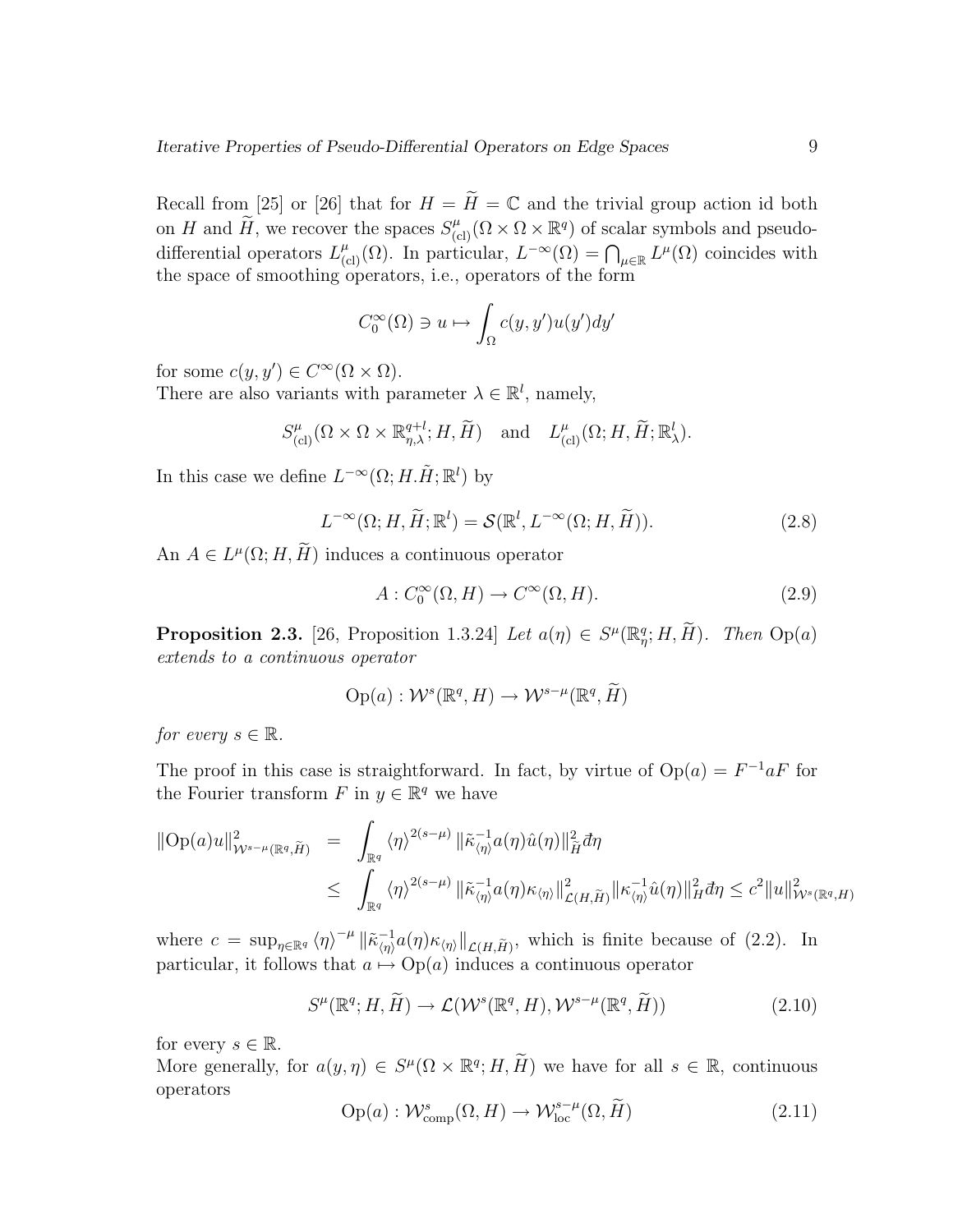between comp/loc-versions of the abstract edge Sobolev spaces over an open set  $\Omega \subseteq \mathbb{R}^q$ .

There are different ways of proving such a continuity. One relatively "unspecific" way is the tensor product argument. This refers to the fact that when  $E$  and  $F$  are Fréchet spaces, every element g in the completed projective tensor product  $E \hat{\otimes}_{\pi} F$ can be written as a convergent sum  $\sum_{j=0}^{\infty} \nu_j e_j \otimes f_j$  for suitable  $\nu_j \in \mathbb{C}, \sum_{j=0}^{\infty} |\nu_j| < \infty$ , and  $e_j \in E, f_j \in F, j \in \mathbb{N}$ , tending to zero in the respective spaces, as  $j \to \infty$ . In order to show the continuity of (2.11), we employ the fact that the operator  $\mathcal{M}_{\varphi}$  of multiplication by  $\varphi \in C_0^{\infty}$  $\int_0^\infty$  ( $\Omega$ ) induces a continuous operator

$$
\mathcal{M}_{\varphi}: \mathcal{W}^s(\mathbb{R}^q, H) \to \mathcal{W}^s(\mathbb{R}^q, H),
$$

where

$$
\|\mathcal{M}_{\varphi}\|_{\mathcal{L}(\mathcal{W}^s(\mathbb{R}^q,H),\mathcal{W}^s(\mathbb{R}^q,H))} \to 0 \text{ as } \varphi \to 0 \text{ in } C_0^{\infty}(\Omega), \tag{2.12}
$$

see [26, Proposition 1.3.34]. Because of (2.5), we can represent  $a(y, \eta)$  as a convergent sum

$$
a(y,\eta) = \sum_{j=0}^{\infty} \nu_j \mathcal{M}_{\varphi_j} a_j(\eta)
$$

for sequences  $\varphi_j \in C^{\infty}(\Omega), a_j \in S^{\mu}(\mathbb{R}^q; H, \widetilde{H})$  tending to zero in the respective spaces as  $j \to \infty$ , and  $\nu_j \in \mathbb{C}, \sum_{j=0}^{\infty} |\nu_j| < \infty$ . Then (2.11) follows from (2.10) and (2.12), using the fact that

$$
Op(a) = \sum_{j=0}^{\infty} \nu_j \mathcal{M}_{\varphi_j} Op(a_j)
$$

converges in  $\mathcal{L}([\psi]\mathcal{W}^s(\mathbb{R}^q, H), \mathcal{W}_{\text{loc}}^{s-\mu}(\Omega, \widetilde{H}))$  for every  $\psi \in C_0^{\infty}$  $\int_{0}^{\infty}(\Omega).$ Here if E is a Fréchet space that is a module over an algebra, then for any  $\psi$  in that algebra we define

$$
[\psi]E = \text{completion of } \{\psi e : e \in E\} \text{ in } E. \tag{2.13}
$$

Similar arguments of proving the continuity of  $Op(a)$  between edge spaces can be found in [25, Subsection 3.2.1, Theorem 6], however, under an extra assumption that turns out to be superfluous. Other methods are applied in [26, Theorem 1.3.59] or in [32].

*Remark* 2.4. Let  $a_0 \in \mathcal{L}(H, \tilde{H})$  and assume that

$$
\tilde{\kappa}_{\delta} a_0 \kappa_{\delta}^{-1} \in C^{\infty}(\mathbb{R}_+, \mathcal{L}(H, \tilde{H})).
$$
\n(2.14)

Then  $a(\eta)$  defined by

$$
a(\eta) = \langle \eta \rangle^{\mu} \tilde{\kappa}_{\langle \eta \rangle} a_0 \kappa_{\langle \eta \rangle}^{-1}
$$

is in  $S^{\mu}_{\text{cl}}(\mathbb{R}^q; H, \tilde{H}).$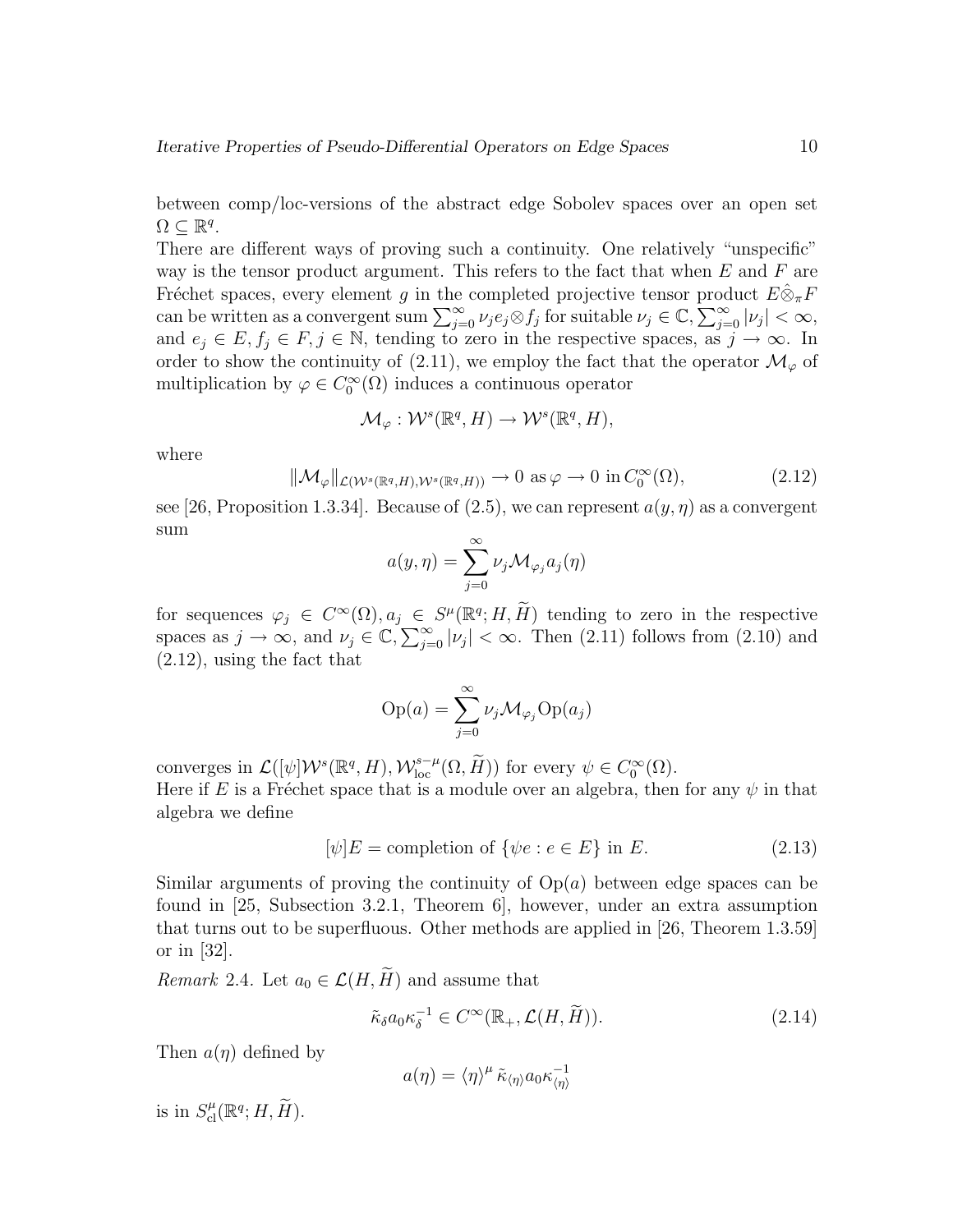It also makes sense to consider  $g(\eta)$  given by

$$
g(\eta) = [\eta]^{\mu} \tilde{\kappa}_{[\eta]} a_0 \kappa_{[\eta]}^{-1}
$$

for any fixed strictly positive function [·] in  $C^{\infty}(\mathbb{R}^q_\eta)$  such that  $[\eta] = |\eta|$  for  $|\eta| \geq c$ for some  $c > 0$ . Clearly  $g(\eta)$  is  $C^{\infty}$  in  $\eta$  if and only if  $a(\eta)$  is  $C^{\infty}$  in  $\eta$ . For g, we have

$$
g(\sigma\eta) = [\sigma\eta]^{\mu}\tilde{\kappa}_{[\sigma\eta]}a_0\kappa_{[\sigma\eta]}^{-1} = \sigma^{\mu}[\eta]^{\mu}\tilde{\kappa}_{\sigma}\tilde{\kappa}_{[\eta]}a_0\kappa_{[\eta]}^{-1}\kappa_{\sigma}^{-1} = \sigma^{\mu}\tilde{\kappa}_{\sigma}g(\eta)\kappa_{\sigma}^{-1}
$$

for  $\sigma \ge 1$  and  $|\eta| \ge c$ . We also have  $g(\eta) \in S_{\text{cl}}^{\mu}(\mathbb{R}^q; H, \widetilde{H})$ . See Example 2.1.

Remark 2.5. It can happen that the property (2.14) is violated. For instance, Let  $H = \widetilde{H} = L^2(\mathbb{R}^n)$  and let  $a_0 = \mathcal{M}_f$  be the operator of multiplication by a function f such that  $f \equiv 1$  for  $|x| \geq 1$ ,  $f \equiv \frac{1}{2}$  $\frac{1}{2}$  for  $|x| < 1$ . Then for  $\kappa_{\delta}$  defined by

$$
\kappa_{\delta}u(x) = u(\delta x), \quad \delta \in \mathbb{R}_+,
$$

we have

$$
\kappa_{\delta} \mathcal{M}_f \kappa_{\delta}^{-1} u = \mathcal{M}_{f_{\delta}} u
$$

for  $f_{\delta}(x) = f(\delta x)$ . However, because of the discontinuity of f we cannot differentiate  $f_{\delta}$  with respect to  $\delta$ .

Note that if we consider an operator  $c \in \mathcal{L}(H, \tilde{H})$  such that  $\kappa_{\delta} c \kappa_{\delta}^{-1}$  does not belong to  $C^{\infty}(\mathbb{R}_+,\mathcal{L}(H,\widetilde{H}))$ , we can generate smoothness by a mollifying process [17, 25]. Indeed, let  $c(\delta) = \kappa_{\delta} c \kappa_{\delta}^{-1}$  and let  $a(\varrho)$  be defined by

$$
a(\varrho) = \int_0^\infty \varrho^{-1} \varphi \bigg(\frac{\varrho - \delta}{\varrho}\bigg) c(\delta) d\delta
$$

for a function  $\varphi \in C_0^{\infty}$  $\mathcal{O}_0^{\infty}(\mathbb{R})$  such that supp  $\varphi \subset [-\varepsilon, \varepsilon]$  for some  $0 < \varepsilon < 1/2$  and  $\int_{-\infty}^{\infty} \varphi(\delta) d\delta = 1$ . Then we have  $a(\varrho) \in C^{\infty}(\mathbb{R}_+, \mathcal{L}(H, \tilde{H}))$ . Moreover, for  $h \in H$ , we have

$$
\tilde{\kappa}_{\sigma} a(\varrho) \kappa_{\sigma}^{-1} h = \int_0^{\infty} \varrho^{-1} \varphi \left( \frac{\varrho - \delta}{\varrho} \right) \tilde{\kappa}_{\sigma} c(\delta) \kappa_{\sigma}^{-1} h d\delta = \int_0^{\infty} \varrho^{-1} \varphi \left( \frac{\varrho - \delta}{\varrho} \right) c(\sigma \delta) h d\delta
$$

$$
= \int_0^{\infty} \varrho^{-1} \varphi \left( \frac{\varrho - \frac{\delta}{\sigma}}{\varrho} \right) c(\tilde{\delta}) h \sigma^{-1} d\tilde{\delta} = \int_0^{\infty} \sigma^{-1} \varrho^{-1} \varphi \left( \frac{\sigma \varrho - \tilde{\delta}}{\sigma \varrho} \right) c(\tilde{\delta}) h d\tilde{\delta}
$$

$$
= a(\sigma \varrho).
$$

In other words, we obtain the homogeneity

$$
a(\sigma\varrho)=\kappa_{\sigma}a(\varrho)\kappa_{\sigma}^{-1},\ \sigma\in\mathbb{R}_+.
$$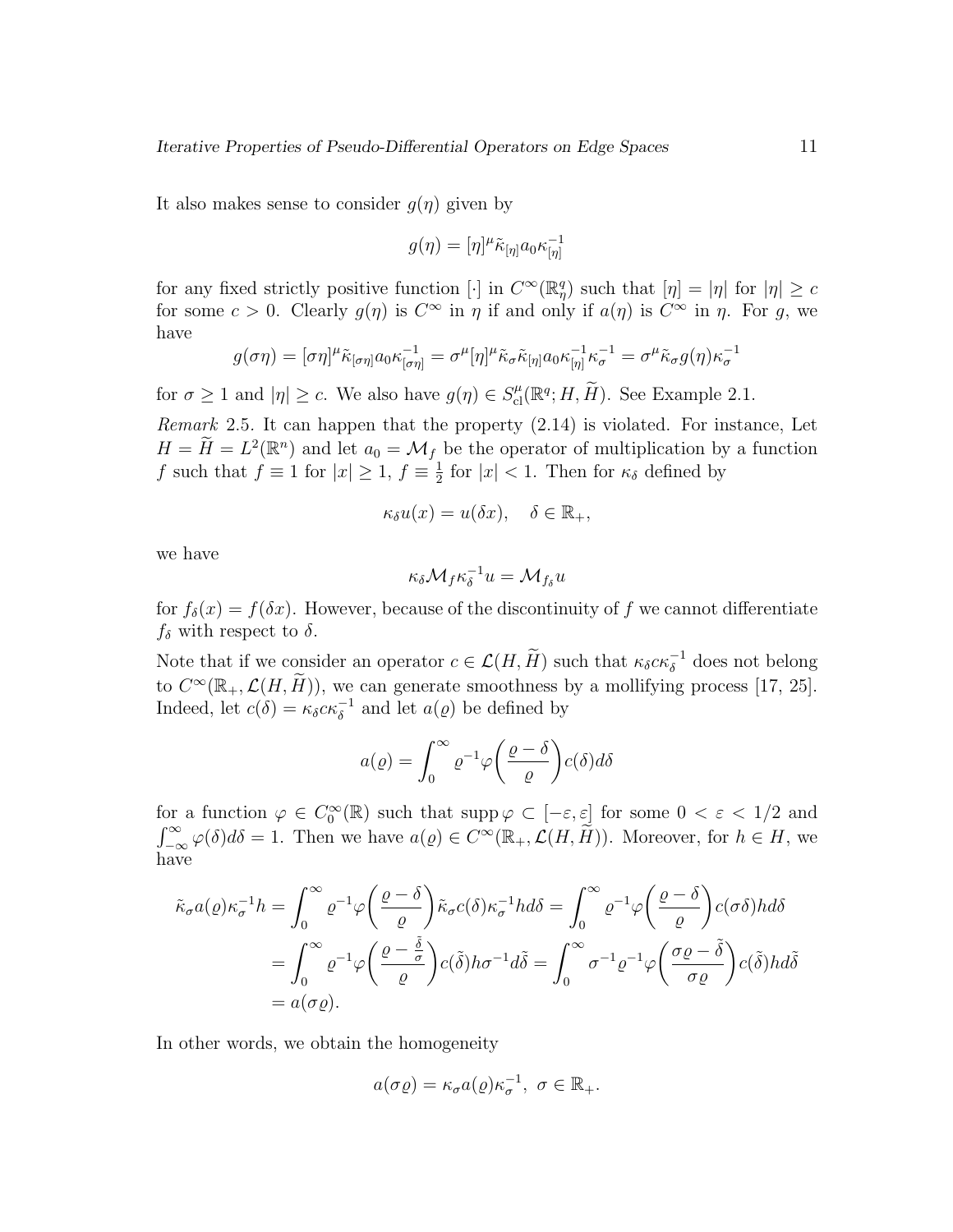We conclude that  $\tilde{\kappa}_{\langle \eta \rangle} a_1 \kappa_{\langle \eta \rangle}^{-1} \in C^{\infty}(\mathbb{R}^q, \mathcal{L}(H, \tilde{H}))$  and  $a(\eta)$  given by

$$
a(\eta) = \langle \eta \rangle^{\mu} \tilde{\kappa}_{\langle \eta \rangle} a_1 \kappa_{\langle \eta \rangle}^{-1}
$$

is in  $S^{\mu}_{\text{cl}}(\mathbb{R}^q; H, \widetilde{H}).$ 

Concrete cases in connection with Remark 2.4 are as follows. Let

$$
b(x, x', \xi) \in \mathcal{S}(\mathbb{R}^n_x \times \mathbb{R}^n_{x'}, S^{\mu}_{(cl)}(\mathbb{R}^n_{\xi}))
$$

and let  $a_0u = \text{Op}(b)u$ , where

$$
Op(b)u = \int_{\mathbb{R}^n} \int_{\mathbb{R}^n} e^{i(x-x')\xi} b(x, x', \xi) u(x') dx' d\xi.
$$

Then  $a_0: H^s(\mathbb{R}^n) \to H^{s-\mu}(\mathbb{R}^n)$  is continuous for every  $s \in \mathbb{R}$ . Let  $\kappa_\delta$  be given by

$$
(\kappa_{\delta} u)(x) = u(\delta x), \quad \delta \in \mathbb{R}_+,
$$

and compute  $\kappa_{\delta} a_0 \kappa_{\delta}^{-1}$  $\delta^{-1}$ . By some obvious computations, we obtain

$$
(\kappa_{\delta} \text{Op}(b)\kappa_{\delta}^{-1}u)(x) = \int_{\mathbb{R}^n} \int_{\mathbb{R}^n} e^{i(\delta x - x')\xi} b(\delta x, x', \xi) u(\delta^{-1}x') dx' d\xi
$$
  
= 
$$
\int_{\mathbb{R}^n} \int_{\mathbb{R}^n} e^{i(x - \tilde{x})\tilde{\xi}} b(\delta x, \delta \tilde{x}, \delta^{-1}\tilde{\xi}) u(\tilde{x}) d\tilde{x} d\tilde{\xi}.
$$

Thus

$$
\kappa_{\delta} \text{Op}(b) \kappa_{\delta}^{-1} = \text{Op}(b_{\delta}) \tag{2.15}
$$

for  $b_{\delta}(x, x', \xi) = b(\delta x, \delta x', \delta^{-1}\xi)$ . It follows in this case that

$$
D_{\delta}^{k}(\kappa_{\delta}\text{Op}(b)\kappa_{\delta}^{-1})=\text{Op}(D_{\delta}^{k}b_{\delta})
$$

for every  $k \in \mathbb{N}$ . Therefore

$$
\kappa_{\delta} \text{Op}(b) \kappa_{\delta}^{-1} \in C^{\infty}(\mathbb{R}_+, \mathcal{L}(H^s(\mathbb{R}^n), H^{s-\mu}(\mathbb{R}^n))).
$$

Applying the construction to symbols  $b(x, y, \xi, \eta) \in \mathcal{S}(\mathbb{R}^n_x, S^{\mu}_{(cl)}(\mathbb{R}^q_y \times \mathbb{R}^n_\xi \times \mathbb{R}^q_\eta))$ , it follows that

$$
\kappa_{\langle \eta \rangle}^{-1} \text{Op}_x(b)(y, \eta) \kappa_{\langle \eta \rangle} = \text{Op}_x(b_{\text{dec}})(y, \eta),
$$

where

$$
b_{\text{dec}}(x, y, \xi, \eta) = b(\langle \eta \rangle^{-1} x, y, \langle \eta \rangle \xi, \eta). \tag{2.16}
$$

The symbol  $b_{\text{dec}}(x, y, \xi, \eta)$  is often useful as a "decoupled" symbol. The decoupling  $b \rightarrow b_{\text{dec}}$  is known [29, Proposition 2.2.1] to generate a continuous operator

$$
S_{\text{(cl)}}^{\mu}(\mathbb{R}^n_x \times \mathbb{R}^q_y \times \mathbb{R}^n_{\xi} \times \mathbb{R}^q_{\eta}) \to S_{\text{(cl)}}^{\mu}(\mathbb{R}^q_y \times \mathbb{R}^q_{\eta}, S_{\text{(cl)}}^{\mu}(\mathbb{R}^n_x \times \mathbb{R}^n_{\xi})),
$$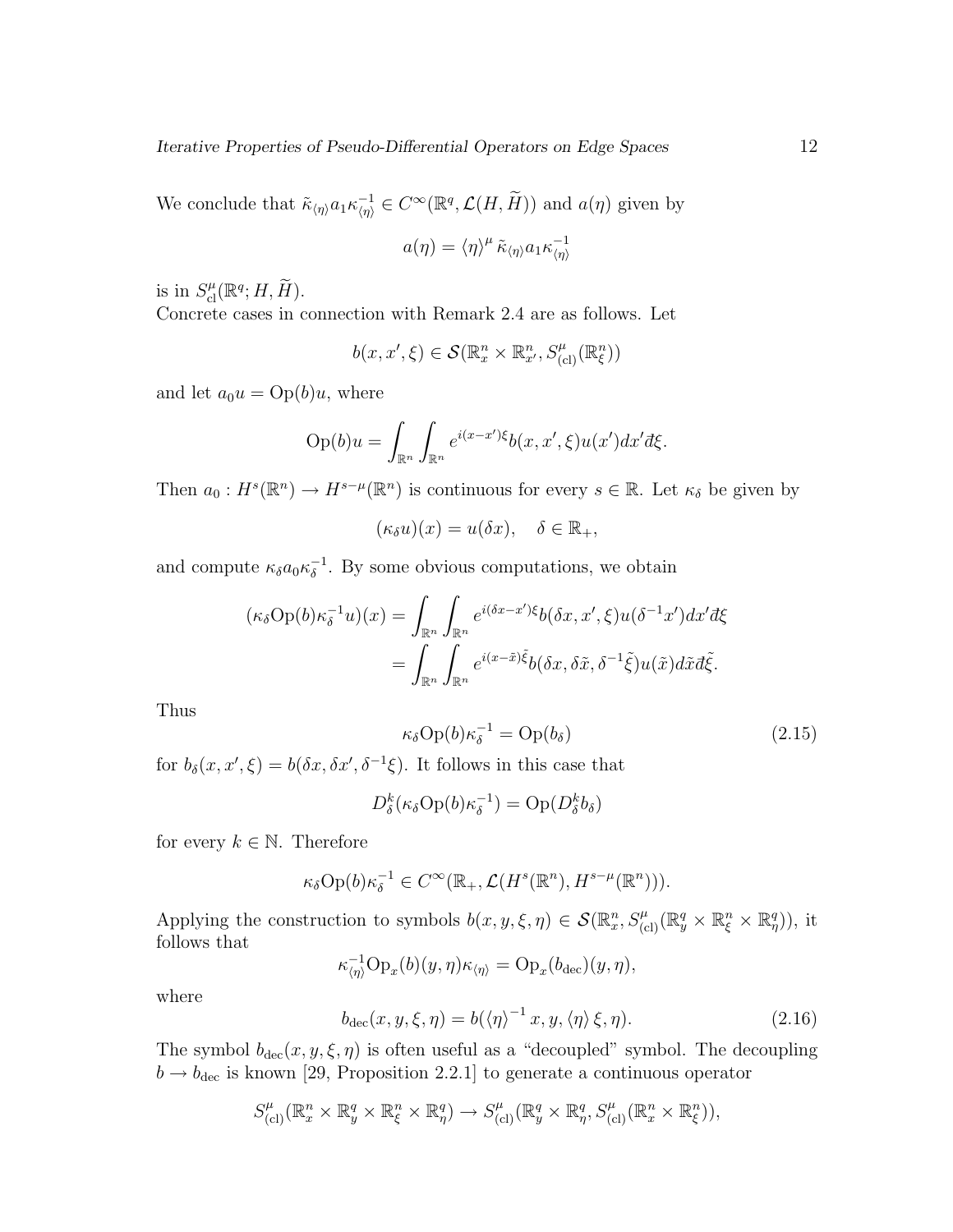Let us also recall that in boundary value problems (when  $n = 1$ ) or in the edge pseudo-differential calculus (for arbitrary n), it is useful to interpret  $Op_y(b_0)(y,\eta)$ for  $b_0(y,\xi,\eta) = b(0,y,\xi,\eta)$  as an element of

$$
Op(b_0)(y,\eta) \in S_{\text{cl}}^{\mu}(\mathbb{R}^q_y \times \mathbb{R}^q_\eta; H^s(\mathbb{R}^n), H^{s-\mu}(\mathbb{R}^n)),
$$

 $s \in \mathbb{R}$ , where the symbol space on the right refers to  $\kappa_{\delta}: u(x) \to \delta^{\frac{n}{2}}u(\delta x)$ , both on  $H^s(\mathbb{R}^n)$  and  $H^{s-\mu}(\mathbb{R}^n)$ .

### 3 Operators in iterated representation

**Theorem 3.1.** Let H and  $\widetilde{H}$  be Hilbert spaces with group actions  $\kappa$  and  $\widetilde{\kappa}$ , respectively. Then for  $a(\xi, \eta) \in S^{\mu}(\mathbb{R}^{p+q}_{\xi,\eta}; H, \widetilde{H})_{\kappa,\tilde{\kappa}}$  and  $p(\eta)$  defined by

$$
p(\eta) = \mathrm{Op}_x(a)(\eta),
$$

we have

$$
p(\eta) \in S^{\mu}(\mathbb{R}^q; \mathcal{W}^s(\mathbb{R}^p, H)_{\kappa}, \mathcal{W}^{s-\mu}(\mathbb{R}^p, \widetilde{H})_{\tilde{\kappa}})_{\chi, \tilde{\chi}}
$$

for every  $s \in \mathbb{R}$ , where

$$
(\chi_{\delta}f)(x) = \delta^{p/2}(\kappa_{\delta}f)(\delta x)
$$

and

$$
(\tilde{\chi}_{\delta}\tilde{f})(x) = \delta^{p/2}(\tilde{\kappa}_{\delta}\tilde{f})(\delta x), \delta \in \mathbb{R}_{+}.
$$

Proof. Indeed,

$$
\|\tilde{\kappa}_{\langle\xi,\eta\rangle}^{-1}\{D_{\xi,\eta}^{\alpha}a(\xi,\eta)\}\kappa_{\langle\xi,\eta\rangle}\|_{\mathcal{L}(H,\tilde{H})} \leq c\,\langle\xi,\eta\rangle^{\mu-|\alpha|} \tag{3.1}
$$

for every  $\alpha \in \mathbb{N}^{p+q}, (\xi, \eta) \in \mathbb{R}^{p+q}$ , for some  $c = c(\alpha) > 0$ . We first note that

$$
\langle\langle\eta\rangle\,\xi,\eta\rangle^2 = 1 + \langle\eta\rangle^2\,|\xi|^2 + |\eta|^2 = \langle\eta\rangle^2 + \langle\eta\rangle^2\,|\xi|^2 = \langle\xi\rangle^2\,\langle\eta\rangle^2. \tag{3.2}
$$

In (3.1) we first assume  $\alpha = 0$  and obtain

$$
\|\tilde{\kappa}_{\langle\langle\eta\rangle\xi,\eta\rangle}^{-1}a(\langle\eta\rangle\xi,\eta)\kappa_{\langle\langle\eta\rangle\xi,\eta\rangle}\|_{\mathcal{L}(H,\widetilde{H})}\leq c\,\langle\langle\eta\rangle\xi,\eta\rangle^{\mu}=c\,\langle\xi\rangle^{\mu}\,\langle\eta\rangle^{\mu}.
$$
 (3.3)

For  $p(\eta) = \text{Op}_x(a)(\eta)$  and  $v_\eta(x) = \tilde{\chi}_{\langle \eta \rangle}^{-1}$  $\frac{1}{\langle \eta \rangle} p(\eta) \chi_{\langle \eta \rangle} u(x)$ , we have

$$
v_{\eta}(x) = \tilde{\chi}_{\langle \eta \rangle}^{-1} \int_{\mathbb{R}^{p}} \int_{\mathbb{R}^{p}} e^{i(x - x')\xi} a(\xi, \eta) \chi_{\langle \eta \rangle} u(x') dx' d\xi
$$
  
\n
$$
= \tilde{\kappa}_{\langle \eta \rangle}^{-1} \int_{\mathbb{R}^{p}} \int_{\mathbb{R}^{p}} e^{i(\langle \eta \rangle^{-1}x - x')\xi} a(\xi, \eta) \kappa_{\langle \eta \rangle} u(\langle \eta \rangle x') dx' d\xi
$$
  
\n
$$
= \tilde{\kappa}_{\langle \eta \rangle}^{-1} \int_{\mathbb{R}^{p}} \int_{\mathbb{R}^{p}} e^{i(x - x')\langle \eta \rangle^{-1}\xi} a(\xi, \eta) \kappa_{\langle \eta \rangle} u(x') \langle \eta \rangle^{-p} dx' d\xi
$$
  
\n
$$
= \tilde{\kappa}_{\langle \eta \rangle}^{-1} \int_{\mathbb{R}^{p}} \int_{\mathbb{R}^{p}} e^{i(x - x')\xi} a(\langle \eta \rangle \xi, \eta) \kappa_{\langle \eta \rangle} u(x') dx' d\xi
$$
  
\n
$$
= \tilde{\kappa}_{\langle \eta \rangle}^{-1} \int_{\xi \to x}^{-1} a(\langle \eta \rangle \xi, \eta) \kappa_{\langle \eta \rangle} \hat{u}(\xi).
$$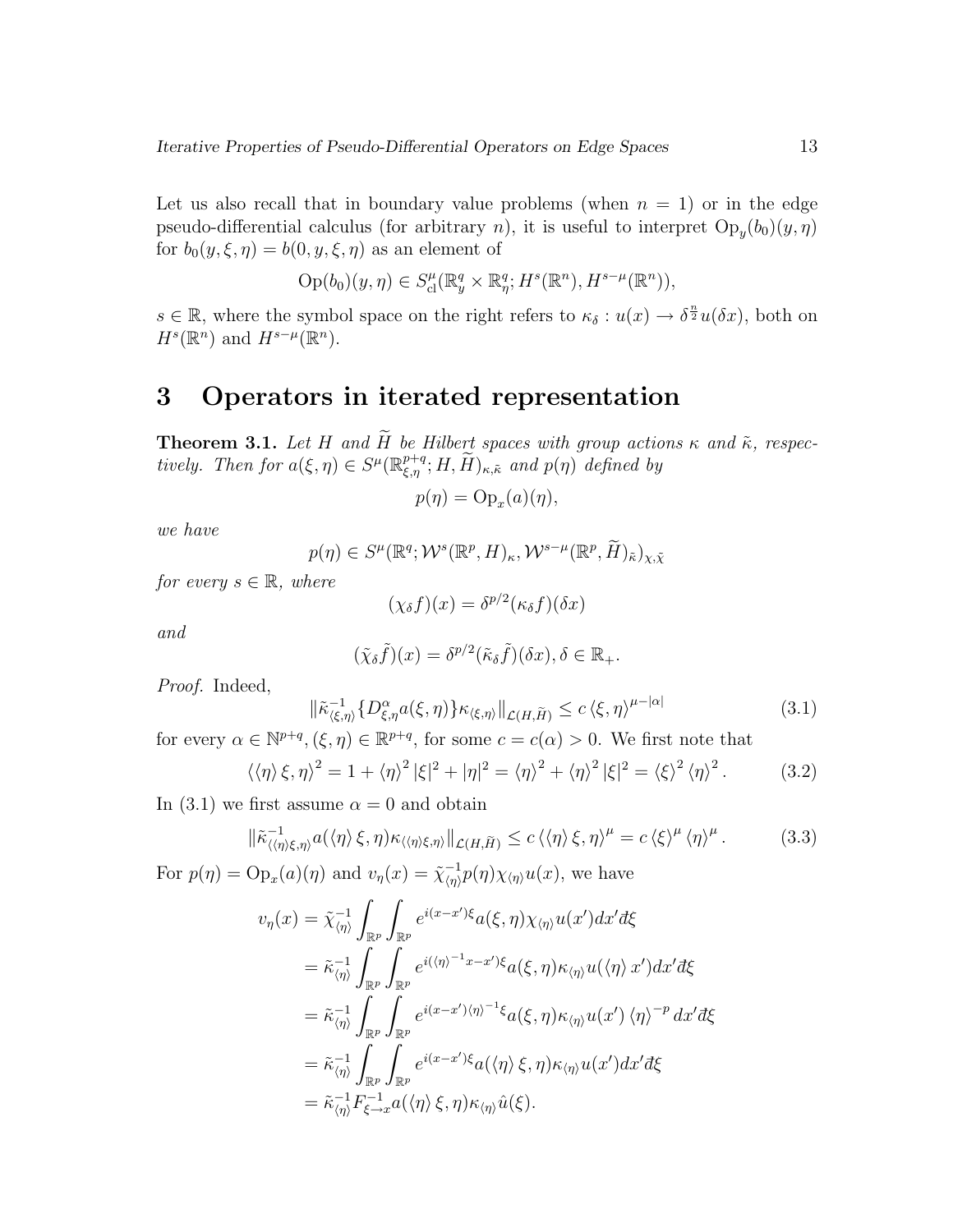Thus

$$
(\tilde{\chi}_{\langle \eta \rangle}^{-1} p(\eta) \chi_{\langle \eta \rangle} u)^{\wedge}(\xi) = \tilde{\kappa}_{\langle \eta \rangle}^{-1} a(\langle \eta \rangle \xi, \eta) \kappa_{\langle \eta \rangle} \hat{u}(\xi).
$$
 (3.4)

In view of  $(3.2)$ , the estimate  $(3.3)$  gives

$$
\|\tilde{\kappa}_{\langle\eta\rangle}^{-1}\tilde{\kappa}_{\langle\xi\rangle}^{-1}a(\langle\eta\rangle\xi,\eta)\kappa_{\langle\xi\rangle}\kappa_{\langle\eta\rangle}\|_{\mathcal{L}(H,\widetilde{H})} \leq c\,\langle\xi\rangle^{\mu}\,\langle\eta\rangle^{\mu}.
$$
\n(3.5)

Let us now show that

$$
\|\tilde{\chi}_{\langle\eta\rangle}^{-1}p(\eta)\chi_{\langle\eta\rangle}\|_{\mathcal{L}(\mathcal{W}^s(\mathbb{R}^p,H),\mathcal{W}^{\tilde{s}}(\mathbb{R}^p,\tilde{H}))} \leq c\,\langle\eta\rangle^{\mu} \,. \tag{3.6}
$$

For  $u(x) \in \mathcal{W}^s(\mathbb{R}^p_x, H)$  and  $\tilde{s} = s - \mu$ , we have

$$
||v_{\eta}||_{\mathcal{W}^{\tilde{s}}(\mathbb{R}^{p},\tilde{H})}^{2} = \int_{\mathbb{R}^{p}} \langle \xi \rangle^{2\tilde{s}} ||\tilde{\kappa}_{\langle \xi \rangle}^{-1} (\tilde{\chi}_{\langle \eta \rangle}^{-1} p(\eta) \chi_{\langle \eta \rangle} u)^{\wedge} (\xi) ||_{\tilde{H}}^{2} d\xi
$$
  

$$
= \int_{\mathbb{R}^{p}} \langle \xi \rangle^{2\tilde{s}} ||\tilde{\kappa}_{\langle \xi \rangle}^{-1} \tilde{\kappa}_{\langle \eta \rangle}^{-1} a(\langle \eta \rangle \xi, \eta) \kappa_{\langle \eta \rangle} \hat{u}(\xi) ||_{\tilde{H}}^{2} d\xi. \tag{3.7}
$$

Here the relation  $(3.4)$  is used. The right hand side of  $(3.7)$  is equal to

$$
\int_{\mathbb{R}^p} \langle \xi \rangle^{2(s-\mu)} \|\tilde{\kappa}_{\langle \xi \rangle}^{-1} \tilde{\kappa}_{\langle \eta \rangle}^{-1} a(\langle \eta \rangle \xi, \eta) \kappa_{\langle \eta \rangle} \kappa_{\langle \xi \rangle} \kappa_{\langle \xi \rangle}^{-1} \hat{u}(\xi) \|_{\tilde{H}}^2 d\xi
$$
\n
$$
\leq \int_{\mathbb{R}^p} \langle \xi \rangle^{-2\mu} \|\tilde{\kappa}_{\langle \xi \rangle}^{-1} \tilde{\kappa}_{\langle \eta \rangle}^{-1} a(\langle \eta \rangle \xi, \eta) \kappa_{\langle \eta \rangle} \kappa_{\langle \xi \rangle} \|_{\mathcal{L}(H, \tilde{H})}^2 \langle \xi \rangle^{2s} \| \kappa_{\langle \xi \rangle}^{-1} \hat{u}(\xi) \|_{H}^2 d\xi
$$
\n
$$
\leq c^2 \langle \eta \rangle^{2\mu} \int_{\mathbb{R}^p} \langle \xi \rangle^{2s} \| \kappa_{\langle \xi \rangle}^{-1} \hat{u}(\xi) \|_{H}^2 d\xi,
$$

where

$$
c = \sup_{(\xi,\eta)\in\mathbb{R}^{p+q}} \langle \xi \rangle^{-\mu} \langle \eta \rangle^{-\mu} \|\tilde{\kappa}_{\langle \xi \rangle}^{-1} \tilde{\kappa}_{\langle \eta \rangle}^{-1} a(\langle \eta \rangle \xi, \eta) \kappa_{\langle \eta \rangle} \kappa_{\langle \xi \rangle} \|_{\mathcal{L}(H,\widetilde{H})}
$$

comes from the estimate (3.5). Summing up, we have proved the symbolic estimate (3.6) for every  $s \in \mathbb{R}$ . Finally, using

$$
D_{\eta}^{\beta}p(\eta) = \text{Op}_x(D_{\eta}^{\beta}a)(\eta)
$$

and

$$
D_{\eta}^{\beta}a(\xi,\eta) \in S^{\mu-|\beta|}(\mathbb{R}_{\xi,\eta}^{p+q};H,\widetilde{H})
$$

from (3.6), we immediately obtain

$$
\|\tilde{\chi}_{\langle\eta\rangle}^{-1}D_{\eta}^{\beta}p(\eta)\chi_{\langle\eta\rangle}\|_{\mathcal{L}(\mathcal{W}^s(\mathbb{R}^p,H),\mathcal{W}^{s-\mu+|\beta|}(\mathbb{R}^p,\widetilde{H}))} \leq c\,\langle\eta\rangle^{\mu-|\beta|} \tag{3.8}
$$

for all  $\beta \in \mathbb{N}^q$ . This then implies a similar estimate for  $\mathcal{W}^{s-\mu}(\mathbb{R}^p, \widetilde{H})$  on the left hand side of (3.8). So, the proof is complete.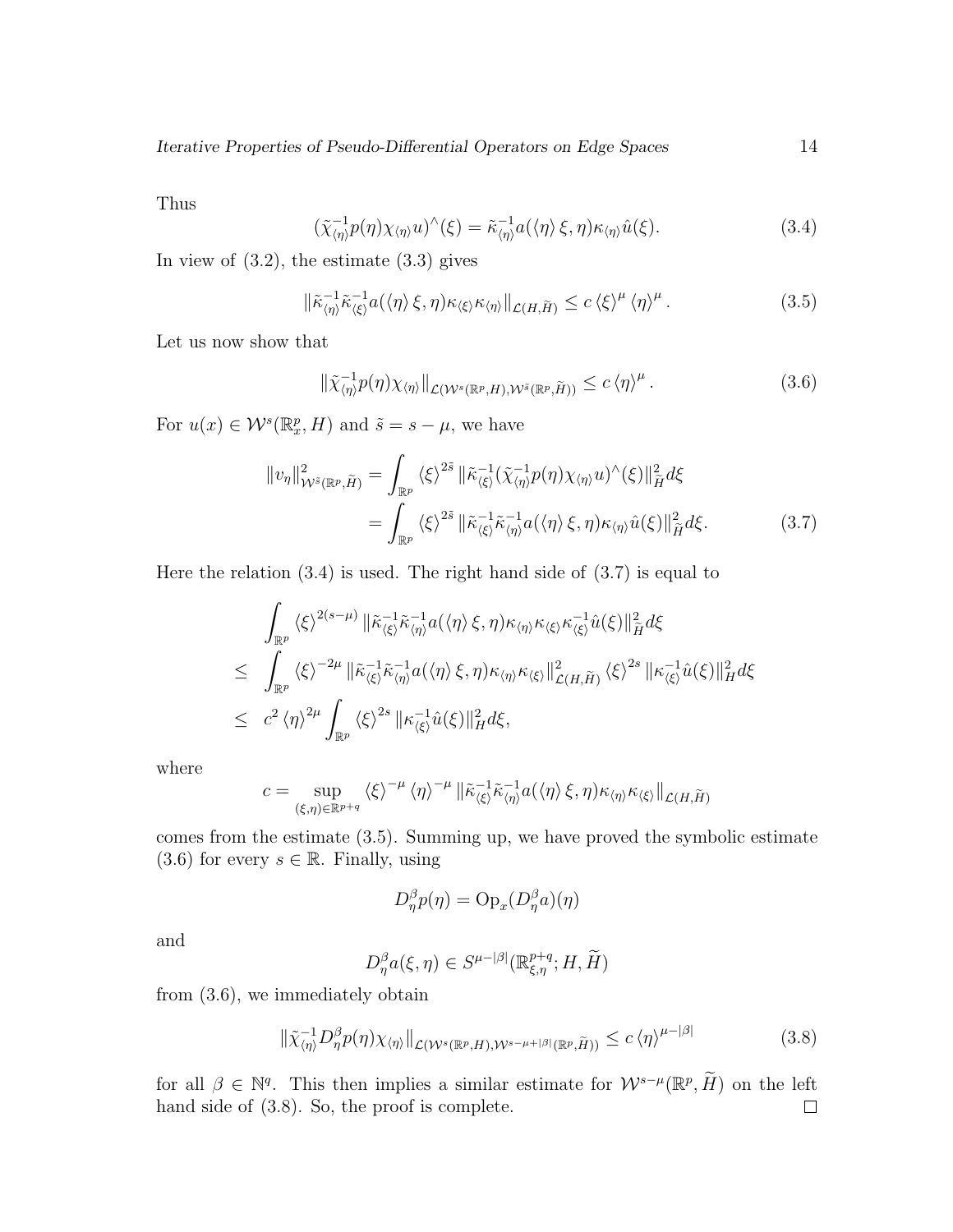**Proposition 3.2.** If  $a(\xi, \eta) \in S_{\text{cl}}^{\mu}(\mathbb{R}_{\xi, \eta}^{p+q}; H, \widetilde{H})_{\kappa, \tilde{\kappa}}$  and  $p(\eta) = \text{Op}_x(a)(\eta)$ , then

$$
p(\eta) \in S_{\text{cl}}^{\mu}(\mathbb{R}_{\eta}^q; \mathcal{W}^s(\mathbb{R}^p, H)_{\kappa}, \mathcal{W}^{s-\mu}(\mathbb{R}^p, \widetilde{H})_{\tilde{\kappa}})_{\chi, \tilde{\chi}}
$$

for all  $s \in \mathbb{R}$ .

*Proof.* We first look at  $a_{(\mu)}(\xi, \eta)$ , the twisted homogeneous principal component of  $a(\xi, \eta)$ . Then for  $p_{(\mu)}(\eta) = \text{Op}_x(a_{(\mu)})(\eta)$  with  $\eta \neq 0$ , we have

$$
p_{(\mu)}(\delta \eta) = \delta^{\mu} \tilde{\chi}_{\delta} p_{(\mu)}(\eta) \chi_{\delta}^{-1}
$$

for every  $\delta \in \mathbb{R}_+$ . In fact,

$$
p_{(\mu)}(\delta \eta)u(x) = \int_{\mathbb{R}^p} \int_{\mathbb{R}^p} e^{i(x-x')\xi} a_{(\mu)}(\xi, \delta \eta)u(x') dx' d\xi
$$
  
\n
$$
= \int_{\mathbb{R}^p} \int_{\mathbb{R}^p} e^{i(x-x')\xi} a_{(\mu)}(\delta^{-1}\delta \xi, \delta \eta)u(x') dx' d\xi
$$
  
\n
$$
= \int_{\mathbb{R}^p} \int_{\mathbb{R}^p} e^{i(x-x')\xi} \delta^{\mu} \tilde{\kappa}_{\delta} a_{(\mu)}(\delta^{-1}\xi, \eta) \kappa_{\delta}^{-1} u(x') dx' d\xi
$$
  
\n
$$
= \delta^{\mu} \int_{\mathbb{R}^p} \int_{\mathbb{R}^p} e^{i(x-x')\delta \xi''} \tilde{\kappa}_{\delta} a_{(\mu)}(\xi'', \eta) \kappa_{\delta}^{-1} u(x') \delta^p dx' d\xi''
$$
  
\n
$$
= \delta^{\mu} \int_{\mathbb{R}^p} \int_{\mathbb{R}^p} e^{i(\delta x - x'')\xi''} \tilde{\kappa}_{\delta} a_{(\mu)}(\xi'', \eta) \kappa_{\delta}^{-1} u(\delta^{-1} x'') dx'' d\xi''
$$
  
\n
$$
= \delta^{\mu} \tilde{\chi}_{\delta} \int_{\mathbb{R}^p} \int_{\mathbb{R}^p} e^{i(x-x')\xi} a_{(\mu)}(\xi, \eta) \chi_{\delta}^{-1} u(x') dx' d\xi.
$$

For every  $N \in \mathbb{N}$  we can write

$$
a(\xi, \eta) = \sum_{j=0}^{N} \chi(\xi, \eta) a_{(\mu-j)}(\xi, \eta) + r_{N+1}(\xi, \eta)
$$

for any excision function  $\chi(\xi, \eta)$  in  $\mathbb{R}^{p+q}$  and some

$$
r_{N+1}(\xi,\eta) \in S^{\mu-(N+1)}(\mathbb{R}_{\xi,\eta}^{p+q};H,\widetilde{H}),
$$

(See the formula (2.3).) Then the above computation for  $\mu - j$  rather than  $\mu$ , using that

$$
\chi(\delta\xi,\delta\eta)a_{(\mu-j)}(\delta\xi,\delta\eta)=\delta^{\mu-j}\tilde{\kappa}_{\delta}\chi(\xi,\eta)a_{(\mu-j)}(\xi,\eta)\kappa_{\delta}^{-1}
$$

for  $\delta \geq 1$  and  $|\eta|$  large enough, gives us for

$$
p_{\mu-j}(\eta) = \mathrm{Op}_x(\chi a_{(\mu-j)})(\eta)
$$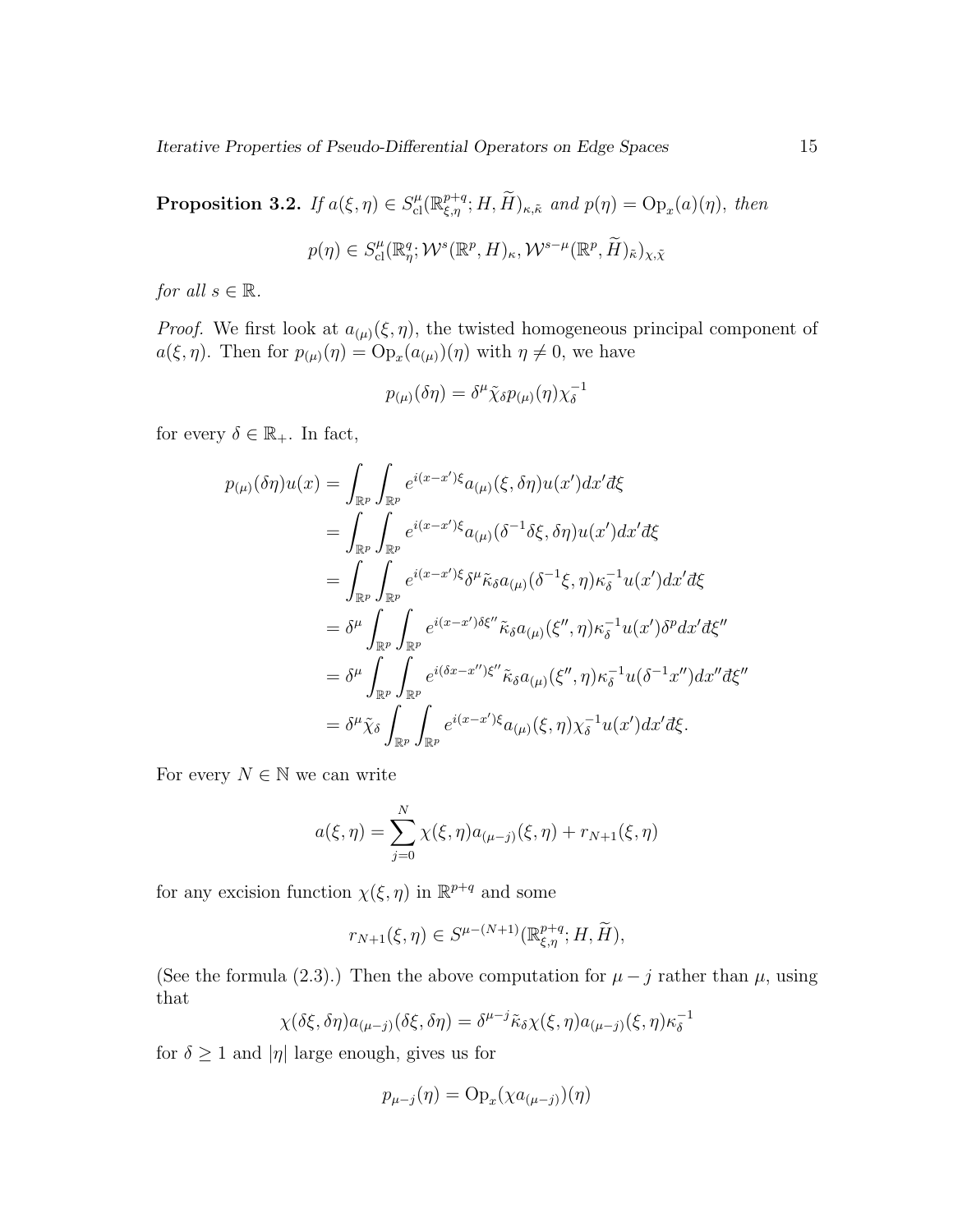the relation

$$
p_{\mu-j}(\delta \eta) = \delta^{\mu-j} \tilde{\chi}_{\delta} p_{\mu-j}(\eta) \chi_{\delta}^{-1}
$$

for  $\delta \geq 1$  and  $|\eta|$  large. (See also Example 2.1.) Thus for every  $N \in \mathbb{N}$  we obtain

$$
p(\eta) = \sum_{j=0}^{N} p_{\mu-j}(\eta) + p_{N+1}(\eta)
$$

for

$$
p_{N+1}(\eta) = \mathrm{Op}_x(r_{N+1})(\eta) \in S^{\mu-(N+1)}(\mathbb{R}^q; \mathcal{W}^s(\mathbb{R}^p, H)_\kappa, \mathcal{W}^{s-\mu}(\mathbb{R}^p, \widetilde{H})_{\widetilde{\kappa}})_{\chi, \tilde{\chi}}.
$$

(See Theorem 3.1.) Thus  $p(\eta)$  is a classical symbol.

**Proposition 3.3.** The correspondence  $a(\xi, \eta) \mapsto p(\eta)$  induces a continuous operator

$$
S_{\text{(cl)}}^{\mu}(\mathbb{R}^{p+q}_{\xi,\eta};H,\widetilde{H})_{\kappa,\tilde{\kappa}} \to S_{\text{(cl)}}^{\mu}(\mathbb{R}^{q}_{\eta};\mathcal{W}^{s}(\mathbb{R}^{p},H)_{\kappa},\mathcal{W}^{s-\mu}(\mathbb{R}^{p},\widetilde{H})_{\tilde{\kappa}})_{\chi,\tilde{\chi}},
$$

for all  $s \in \mathbb{R}$ .

Proof. The continuity for general symbols is an immediate consequence of the proof of Theorem 3.1. The assertion in the classical case is straightforward for the terms that are homogeneous for large absolute values of covariables. The arguments for the remainder terms are as in the first part of the proof.  $\Box$ 

Remark 3.4. (i) More generally, let  $a(x, y, \xi, \eta) \in \mathcal{S}(\mathbb{R}^p_x, S^{\mu}(\mathbb{R}^q_y \times \mathbb{R}^{p+q}_{\xi, \eta}; H, \widetilde{H})_{\kappa, \widetilde{\kappa}})$  and let  $p(y, \eta) = \text{Op}_x(a)(y, \eta)$ . Then we have

$$
p(y,\eta) \in S^{\mu}(\mathbb{R}_{y}^{q} \times \mathbb{R}_{\eta}^{q};\mathcal{W}^{s}(\mathbb{R}^{p},H)_{\kappa},\mathcal{W}^{s-\mu}(\mathbb{R}^{p},\widetilde{H})_{\widetilde{\kappa}})_{\chi,\widetilde{\chi}}
$$

for every  $s \in \mathbb{R}$ , and the map  $a \mapsto p$  induces a continuous operator

$$
\mathcal{S}(\mathbb{R}^p_x, S^{\mu}(\mathbb{R}^q_y \times \mathbb{R}^{p+q}_{\xi,\eta}; H, \widetilde{H})_{\kappa,\tilde{\kappa}}) \to S^{\mu}(\mathbb{R}^q_y \times \mathbb{R}^q_{\eta}; \mathcal{W}^s(\mathbb{R}^p, H)_{\kappa}, \mathcal{W}^{s-\mu}(\mathbb{R}^p, \widetilde{H})_{\tilde{\kappa}})_{\chi,\tilde{\chi}}.
$$

(ii) If  $a(y,\xi,\eta) \in S^{\mu}_{(cl)}(\mathbb{R}^q_y \times \mathbb{R}^{p+q}_{\xi,\eta}; H, \widetilde{H})_{\kappa,\tilde{\kappa}}$  and  $p(y,\eta) = \text{Op}_x(a)(y,\eta)$ , then we have

$$
p(y,\eta) \in S^{\mu}_{\text{(cl)}}(\mathbb{R}^q \times \mathbb{R}^q; \mathcal{W}^s(\mathbb{R}^p, H)_{\kappa}, \mathcal{W}^{s-\mu}(\mathbb{R}^p, \widetilde{H})_{\widetilde{\kappa}})_{\chi, \tilde{\chi}},
$$

and  $a \mapsto p$  defines a continuous operator between the respective symbol spaces.

Let  $H_1$  be a Hilbert space with group action  $\kappa_1$ . Then  $H_2 = \mathcal{W}^s(\mathbb{R}^{q_1}, H_1)$  for  $q_1 \in \mathbb{N}$ , admits the group action  $\kappa_2$  in accordance with

$$
(\kappa_{2,\delta}u_2)(y^1) = \delta^{q_1/2}(\kappa_{1,\delta}u_2)(\delta y^1), \quad y^1 \in \mathbb{R}^{q_1}, \delta \in \mathbb{R}_+.
$$

 $\Box$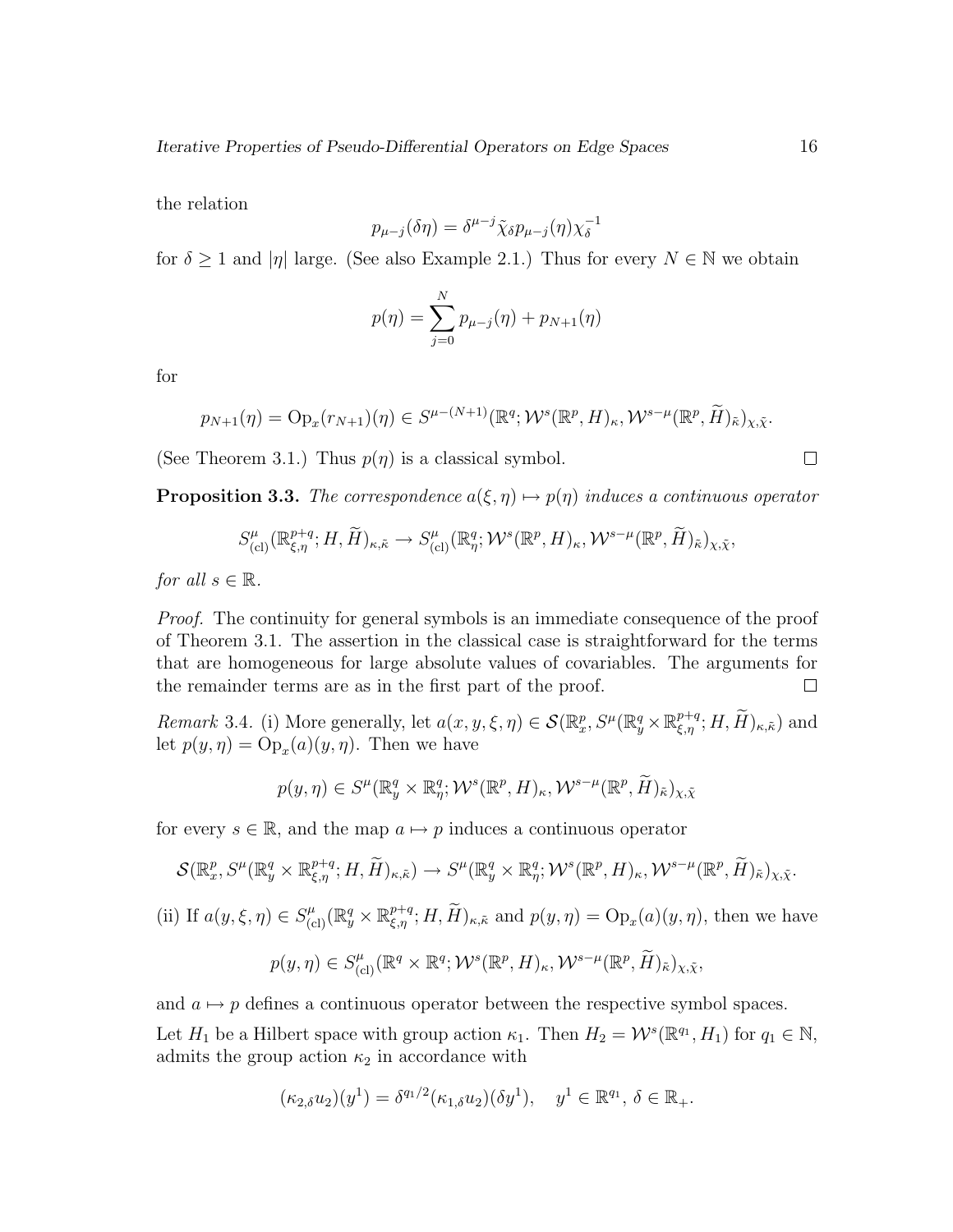(See Theorem 1.2.) If we let

$$
H_k = \mathcal{W}^s(\mathbb{R}^{q_{k-1}}, H_{k-1})\tag{3.9}
$$

for  $k \geq 2, q_{k-1} \in \mathbb{N}$ , then we have the group action  $\kappa_k$  on  $H_k$  given in (3.9) defined by

$$
(\kappa_{k,\delta} u_k)(y^{k-1}) = \delta^{q_{k-1}/2} (\kappa_{k-1,\delta} u_k)(\delta y^{k-1}), \quad y^{k-1} \in \mathbb{R}^{q_{k-1}}.
$$

As a corollary of Theorem 3.1, we obtain the following iteration.

 $\textbf{Corollary 3.5.}$  Let  $a(\xi, \eta^1, \eta^2, \ldots, \eta^k) \in S_{\text{(cl)}}^{\mu}(\mathbb{R}_{\xi}^p \times \mathbb{R}^{q_1} \times \ldots \times \mathbb{R}^{q_k}; H_0, \widetilde{H}_0)_{\chi_0, \tilde{\chi}_0},$ where  $H_0, \widetilde{H}_0$  and  $\chi_0, \widetilde{\chi}_0$  are as in Theorem 3.1. For  $s \in \mathbb{R}$ , let

$$
H_1 = \mathcal{W}^s(\mathbb{R}^p_x, H_0)_{\chi_0}, \ \widetilde{H}_1 = \mathcal{W}^{s-\mu}(\mathbb{R}^p_x, \widetilde{H}_0)_{\widetilde{\chi}_0},
$$

 $s \in \mathbb{R}$ , with group actions

$$
\chi_{1,\delta}f_1(x)=\delta^{p/2}(\chi_{0,\delta}f_1)(\delta x),\ \tilde{\chi}_{1,\delta}\tilde{f}_1(x)=\delta^{p/2}(\tilde{\chi}_{0,\delta}\tilde{f}_1)(\delta x),\quad \delta\in\mathbb{R}_+.
$$

Then by Theorem 3.1, we have

 $a_1(\eta^1, \eta^2, \ldots, \eta^k) = \text{Op}_x(a)(\eta^1, \eta^2, \ldots, \eta^k) \in S_{(cl)}^{\mu}(\mathbb{R}^{q_1} \times \mathbb{R}^{q_2} \times \ldots \times \mathbb{R}^{q_k}; H_1, \widetilde{H}_1)_{\chi_1, \tilde{\chi}_1}.$ For  $2 \leq l \leq k-1$  and

$$
H_l = \mathcal{W}^s(\mathbb{R}^{q_{l-1}}, H_{l-1})_{\chi_{l-1}}, \, \widetilde{H}_l = \mathcal{W}^{s-\mu}(\mathbb{R}^{q_{l-1}}, \widetilde{H}_{l-1})_{\tilde{\chi}_{l-1}}
$$

endowed with group actions  $\chi_l$ ,  $\tilde{\chi}_l$  defined by

$$
\chi_{l,\delta} f_l(y^{l-1}) = \delta^{q_{l-1}/2}(\chi_{l-1,\delta} f_l)(\delta y^{l-1}), \ \tilde{\chi}_{l,\delta} \tilde{f}_l(y^{l-1}) = \delta^{q_{l-1}/2}(\tilde{\chi}_{l-1,\delta} \tilde{f}_l)(\delta y^{l-1}),
$$

we have

$$
a_l(\eta^l,\ldots,\eta^k)=\mathrm{Op}_{y^{l-1}}(a_{l-1})(\eta^l,\ldots,\eta^k)\in S_{\mathrm{(cl)}}^{\mu}(\mathbb{R}^{q_l}\times\ldots\times\mathbb{R}^{q_k};H_l,\widetilde{H}_l)_{\chi_l,\tilde{\chi}_l}.
$$

The correspondence  $a(\xi, \eta^1, \dots, \eta^k) \mapsto a_k(\eta^k)$  induces a continuous operator

$$
S_{\text{(cl)}}^{\mu}(\mathbb{R}_{\xi}^{p} \times \mathbb{R}^{q_1} \times \ldots \times \mathbb{R}^{q_k}; H, \widetilde{H})_{\kappa, \tilde{\kappa}} \to S_{\text{(cl)}}^{\mu}(\mathbb{R}^{q_k}; H_k, \widetilde{H}_k)_{\chi_k, \tilde{\chi}_k}
$$

for every  $k \in \mathbb{N}, s \in \mathbb{R}$ .

The following proposition is related with the shape of decoupled symbols (2.16).

**Proposition 3.6.** Let  $\varphi \in \mathcal{S}(\mathbb{R}_{x}^{p})$  and  $\mathcal{M}_{\varphi}$  the operator of multiplication by  $\varphi$ . Then for every  $s \in \mathbb{R}$ , we have  $\mathcal{M}_{\varphi} \in S^0(\mathbb{R}^q; \mathcal{W}^s(\mathbb{R}^p, H)_{\kappa}, \mathcal{W}^s(\mathbb{R}^p, H)_{\kappa})_{\chi, \chi}$ , and  $\varphi \to \mathcal{M}_{\varphi}$ gives rise to a continuous injective operator

$$
\mathcal{S}(\mathbb{R}^p) \to S^0(\mathbb{R}^q; \mathcal{W}^s(\mathbb{R}^p, H)_\kappa, \mathcal{W}^s(\mathbb{R}^p, H)_\kappa)_{\chi, \chi}. \tag{3.10}
$$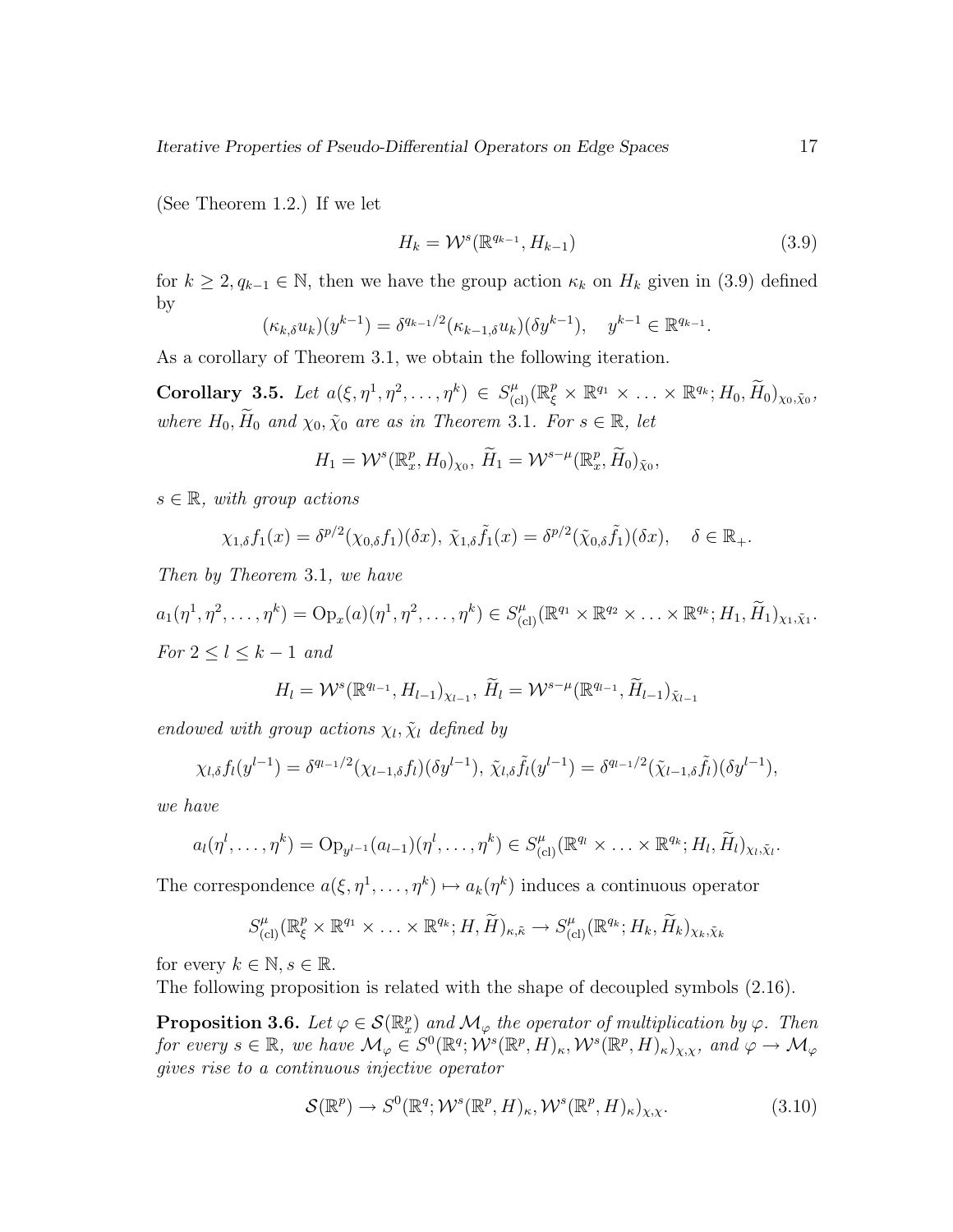Proof. We have to verify the symbolic estimates

$$
\|\chi_{\langle\eta\rangle}^{-1} \mathcal{M}_{\varphi} \chi_{\langle\eta\rangle}\|_{\mathcal{L}(\mathcal{W}^s(\mathbb{R}^p, H))} \le c \tag{3.11}
$$

for a  $c = c_{\varphi} > 0$  and  $c_{\varphi} \to 0$  as  $\varphi \to 0$  in  $\mathcal{S}(\mathbb{R}_{x}^{p})$ . We have

$$
\chi_{\langle \eta \rangle}^{-1} \mathcal{M}_{\varphi} \chi_{\langle \eta \rangle} = \mathcal{M}_{\varphi_{\eta}}
$$

for  $\varphi_{\eta}(x) = \varphi(\langle \eta \rangle^{-1}x)$ . We now employ the fact that for the scalar symbol  $\langle \xi \rangle^{s}$ , the operator  $Op(\langle \xi \rangle^s)$  for  $Op = Op_x$  induces an isomorphism

$$
\mathrm{Op}(\langle\xi\rangle^s):\mathcal W^s(\mathbb R^p,H)\to\mathcal W^0(\mathbb R^p,H)
$$

with the inverse  $Op(\langle \xi \rangle^{-s})$ . We have

$$
Op(\mathcal{M}_{\varphi_{\eta}}) = Op(\langle \xi \rangle^{-s})Op(\langle \xi \rangle^{s})Op(\mathcal{M}_{\varphi_{\eta}})Op(\langle \xi \rangle^{-s})Op(\langle \xi \rangle^{s})
$$
  
= Op(\langle \xi \rangle^{-s})Op(f\_{\eta})Op(\langle \xi \rangle^{s}), (3.12)

where  $f_{\eta}(x,\xi) = \langle \xi \rangle^s \# (\mathcal{M}_{\varphi_{\eta}} \langle \xi \rangle^{-s})$  and # is the Leibniz product between symbols in  $(x,\xi)$ . Now, we show that

$$
\|\text{Op}(f_{\eta})\|_{\mathcal{L}(\mathcal{W}^{0}(\mathbb{R}^{p},H))}\leq c
$$

for some  $c = c_{\varphi} > 0$  independent of  $\eta \in \mathbb{R}^q$  and  $c_{\varphi} \to 0$  as  $\varphi \to 0$  in  $\mathcal{S}(\mathbb{R}^p_x)$ . Writing for the moment  $a(\xi) = \langle \xi \rangle^s$ ,  $b(x,\xi) = \varphi_{\eta}(x)\langle \xi \rangle^{-s}$ , we have

$$
f_{\eta}(x,\xi) = (a\#b)(x,\xi)
$$

after Kumano-go's formalism [16] as an oscillatory integral, namely,

$$
f_{\eta}(x,\xi) = \langle \xi \rangle^{-s} \int_{\mathbb{R}^p} \int_{\mathbb{R}^p} e^{-iz\zeta} \langle \xi + \zeta \rangle^s \varphi(\langle \eta \rangle^{-1}(x+z)) dz d\zeta.
$$

Applying a regularization argument, we obtain

$$
\langle \xi \rangle^s f_{\eta}(x,\xi)
$$
  
= 
$$
\int_{\mathbb{R}^p} \int_{\mathbb{R}^p} e^{-iz\zeta} \langle \zeta \rangle^{-2M} (1 - \Delta_{\zeta})^N \langle \xi + \zeta \rangle^s \langle z \rangle^{-2N} (1 - \Delta_z)^M \varphi(\langle \eta \rangle^{-1}(x+z)) dz d\zeta
$$

for any  $M, N \in \mathbb{N}$ . We choose M, N in such a way that  $|s| - 2M < -p, -2N < -p$ . Then it follows that

$$
|f_{\eta}(x,\xi)|
$$
  
\n
$$
\leq \langle \xi \rangle^{-s} \int_{\mathbb{R}^p} \langle \zeta \rangle^{-2M} (1 - \Delta_{\zeta})^N \langle \xi + \zeta \rangle^s d\zeta \int_{\mathbb{R}^p} |\langle z \rangle^{-2N} (1 - \Delta_z)^M \varphi(\langle \eta \rangle^{-1} (x+z))| dz.
$$
\n(3.13)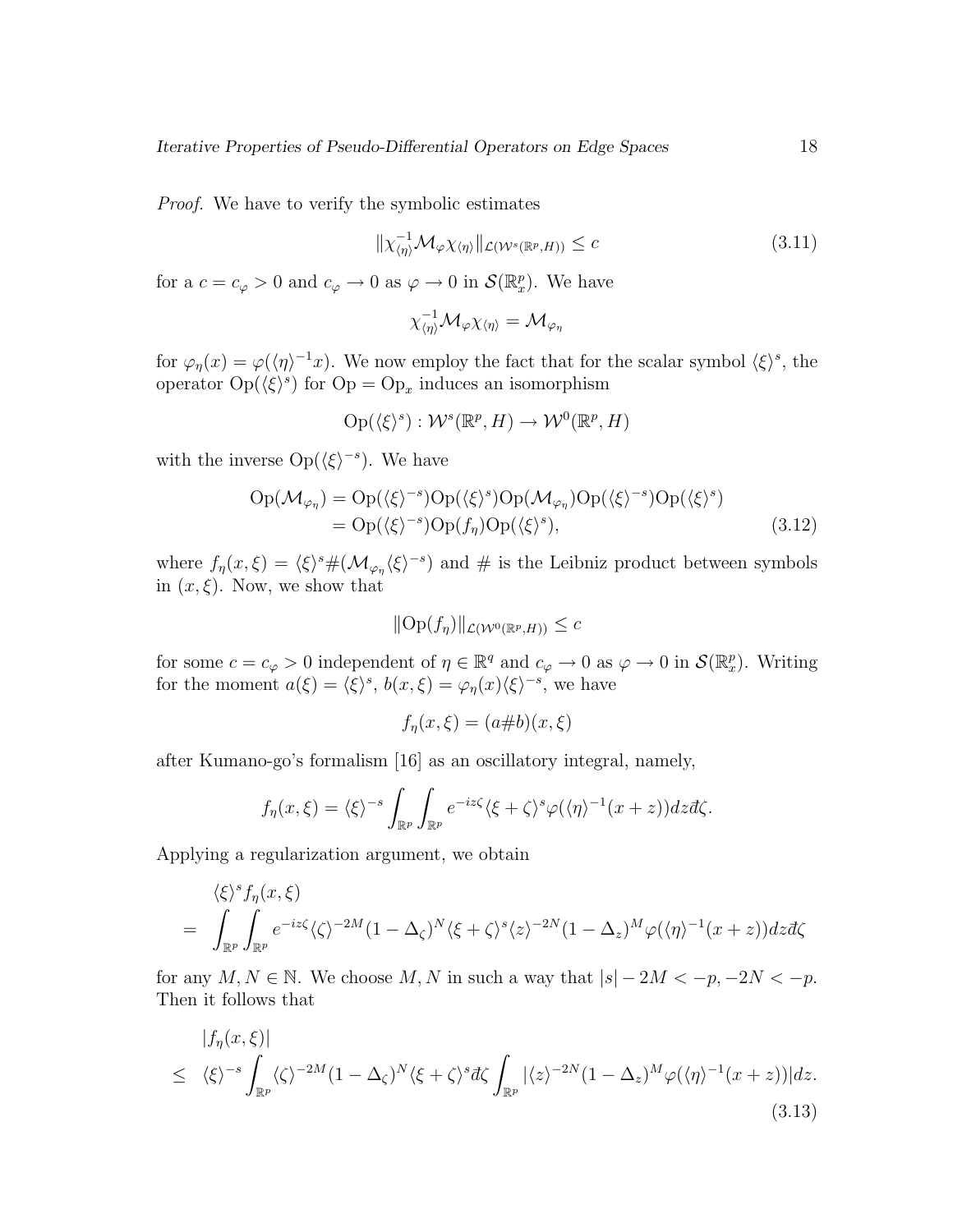Let us first consider the expression

$$
F(\xi) = \langle \xi \rangle^{-s} \int_{\mathbb{R}^p} \langle \zeta \rangle^{-2M} (1 - \Delta_{\zeta})^N \langle \xi + \zeta \rangle^s d\zeta.
$$

We have

$$
(1 - \Delta_{\zeta})^N \langle \xi + \zeta \rangle^s = \sum_{j=0}^{2N} \langle \xi + \zeta \rangle^{s-j} B_j(\xi, \zeta)
$$

for functions  $B_j(\xi, \zeta)$  satisfying the estimates

$$
\sup_{\xi,\zeta\in\mathbb{R}^p}|B_j(\xi,\zeta)|\leq \text{constant}
$$

for different positive constants. This implies that

$$
|F(\xi)| \le c \langle \xi \rangle^{-s} \sum_{j=0}^{2N} \int_{\mathbb{R}^p} \langle \zeta \rangle^{-2M} \langle \xi + \zeta \rangle^{s-j} d\zeta.
$$

Using Peetre's inequality to the effect that  $\langle \xi + \zeta \rangle^t \leq C \langle \xi \rangle^t \langle \zeta \rangle^{|t|}$ , we get

$$
\langle \xi \rangle^{-s} \int \langle \zeta \rangle^{-2M} \langle \xi + \zeta \rangle^{s-j} d\zeta \le C \langle \zeta \rangle^{-2M + |s-j|} d\zeta \le C'
$$

for some  $C' > 0$ . Thus,  $|F(\xi)| \leq c$  for some  $c > 0$ . Moreover,  $\langle z \rangle^{-2N} (1 (\Delta_z)^M \varphi(\langle \eta \rangle^{-1}(x+z))$  is a finite linear combination of terms of the form

$$
\langle z \rangle^{-2N} D_z^{\alpha} \varphi(\langle \eta \rangle^{-1}(x+z)) = \langle \eta \rangle^{-|\alpha|} \langle z \rangle^{-2N} (D_z^{\alpha} \varphi)(\langle \eta \rangle^{-1}(x+z)), |\alpha| \le 2M.
$$

Thus, the second factor on the right hand side of (3.13) is a finite linear combination of integrals

$$
\langle \eta \rangle^{-|\alpha|} \int \langle z \rangle^{-2N} |(D_z^{\alpha} \varphi)(\langle \eta \rangle^{-1}(x+z))| dz, |\alpha| \le 2M. \tag{3.14}
$$

For  $\psi_{\alpha}(\langle \eta \rangle^{-1}(x+z)) = (D_z^{\alpha}\varphi)(\langle \eta \rangle^{-1}(x+z))$  we obtain by substituting  $v = c^{-1}(x+z)$ for  $c = \langle \eta \rangle$ ,

$$
\int_{\mathbb{R}^p} \langle z \rangle^{-2N} |\psi_\alpha(\langle \eta \rangle^{-1}(x+z))| dz = \int_{\mathbb{R}^p} \langle cv - x \rangle^{-2N} |\psi_\alpha(v)| c^p dv
$$
  

$$
\leq \sup_{v \in \mathbb{R}^p} |\psi_\alpha(v)| \int_{\mathbb{R}^p} \langle cv - x \rangle^{-2N} c^p dv.
$$

Let  $w = cv$ . Then we obtain

$$
\int_{\mathbb{R}^p} \langle cv - x \rangle^{-2N} c^p dv = \int_{\mathbb{R}^p} \langle w - x \rangle^{-2N} dw = \int_{\mathbb{R}^p} \langle w \rangle^{-2N} dw = \text{constant}.
$$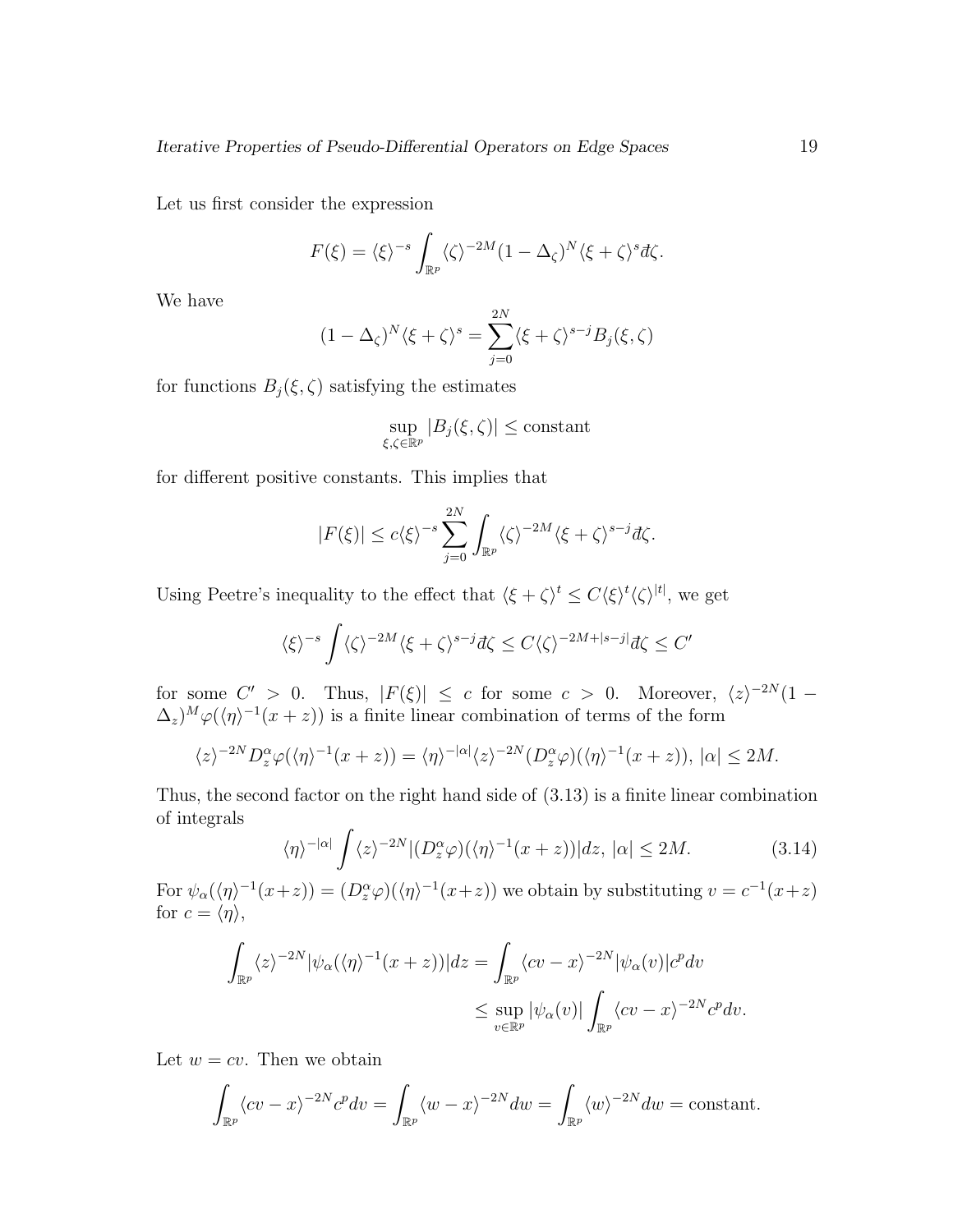It follows that

$$
|f_{\eta}(x,\xi)| \leq c \sum_{|\alpha| \leq 2M} \sup_{x \in \mathbb{R}^p} |D_x^{\alpha} \varphi(x)|.
$$

In a similar manner, we see that for any fixed  $\alpha, \beta \in \mathbb{N}^p$  there is a semi-norm  $\nu(\cdot)$ on the space  $\mathcal{S}(\mathbb{R}^p)$  such that

$$
\sup\{|D_x^{\alpha}D_{\xi}^{\beta}f_{\eta}(x,\xi)|:(x,\xi)\in\mathbb{R}^{2p},\alpha\leq\boldsymbol{\alpha},\beta\leq\boldsymbol{\beta}\}\leq c\nu(\varphi)
$$

for a positive constant c, which is independent of  $\eta \in \mathbb{R}^q$ . Let us now recall a version of Calder´on-Vaillancourt's theorem, proved by Seiler [32]. (See also Hwang's paper [13] for the scalar case.) Let H and H be Hilbert spaces with group actions  $\kappa$  and  $\tilde{\kappa}$ , respectively, and let  $f(x,\xi) \in C^{\infty}(\mathbb{R}^{2p}, \mathcal{L}(H, \widetilde{H}))$  be a function such that

$$
\pi(f) = \sup \{ \|\tilde{\kappa}_{\langle \xi \rangle}^{-1} \{ D_x^{\alpha} D_{\xi}^{\beta} f_{\eta}(x,\xi) \} \kappa_{\langle \eta \rangle} \|_{\mathcal{L}(H,\widetilde{H})} : (x,\xi) \in \mathbb{R}^{2p}, \alpha \le \alpha, \beta \le \beta \}
$$

is finite for  $\boldsymbol{\alpha} = (g_{\tilde{\kappa}}+1,\ldots,g_{\tilde{\kappa}}+1), \boldsymbol{\beta} = (1,\ldots,1),$  where  $g_{\tilde{\kappa}}$  is the constant in (1.1) corresponding to  $\tilde{\kappa}$ . Then

$$
\mathrm{Op}(f): \mathcal{W}^0(\mathbb{R}^p, H) \to \mathcal{W}^0(\mathbb{R}^p, \widetilde{H})
$$

is continuous, and we have

$$
\|\text{Op}(f)\|_{\mathcal{L}(\mathcal{W}^{0}(\mathbb{R}^p,H),\mathcal{W}^{0}(\mathbb{R}^p,\widetilde{H}))}\leq c\pi(f)
$$

for a positive constant  $c > 0$  independent of f. We apply this theorem to the case  $H = H, \kappa = \tilde{\kappa}$ , and to  $f(x,\xi) = f_n(x,\xi) \cdot id_H$ . Then for  $\alpha = \beta = (1,\ldots,1)$ , we have

$$
\pi(f_{\eta}) = \sup\{|D_x^{\alpha}D_{\xi}^{\beta}f_{\eta}(x,\xi)| : (x,\xi) \in \mathbb{R}^{2p}, \alpha \leq \alpha, \beta \leq \beta\} \leq c\nu(\varphi).
$$

It follows that

$$
\|\text{Op}(f_{\eta})\|_{\mathcal{L}(\mathcal{W}^{0}(\mathbb{R}^{p},H))} \leq c\nu(\varphi).
$$

Applying (3.12), we can return to (3.11) for an arbitrary  $s \in \mathbb{R}$  and obtain

$$
\sup_{\eta \in \mathbb{R}^q} \|\chi_{\langle \eta \rangle}^{-1} \mathcal{M}_{\varphi} \chi_{\langle \eta \rangle} \|_{\mathcal{L}(\mathcal{W}^s(\mathbb{R}^p, H))} \leq c \nu(\varphi).
$$

This is the only semi-norm in  $S^0(\mathbb{R}^q; \mathcal{W}^s(\mathbb{R}^p, H)_\kappa, \mathcal{W}^s(\mathbb{R}^p, H)_\kappa)_{\chi,\chi}$  that we have to control. Summing up, we have proved that  $\mathcal{M}_{\varphi}$  is a symbol as claimed and the continuity of (3.10).  $\Box$ 

The following theorem extends Theorem 3.1 to symbols with variable coefficients.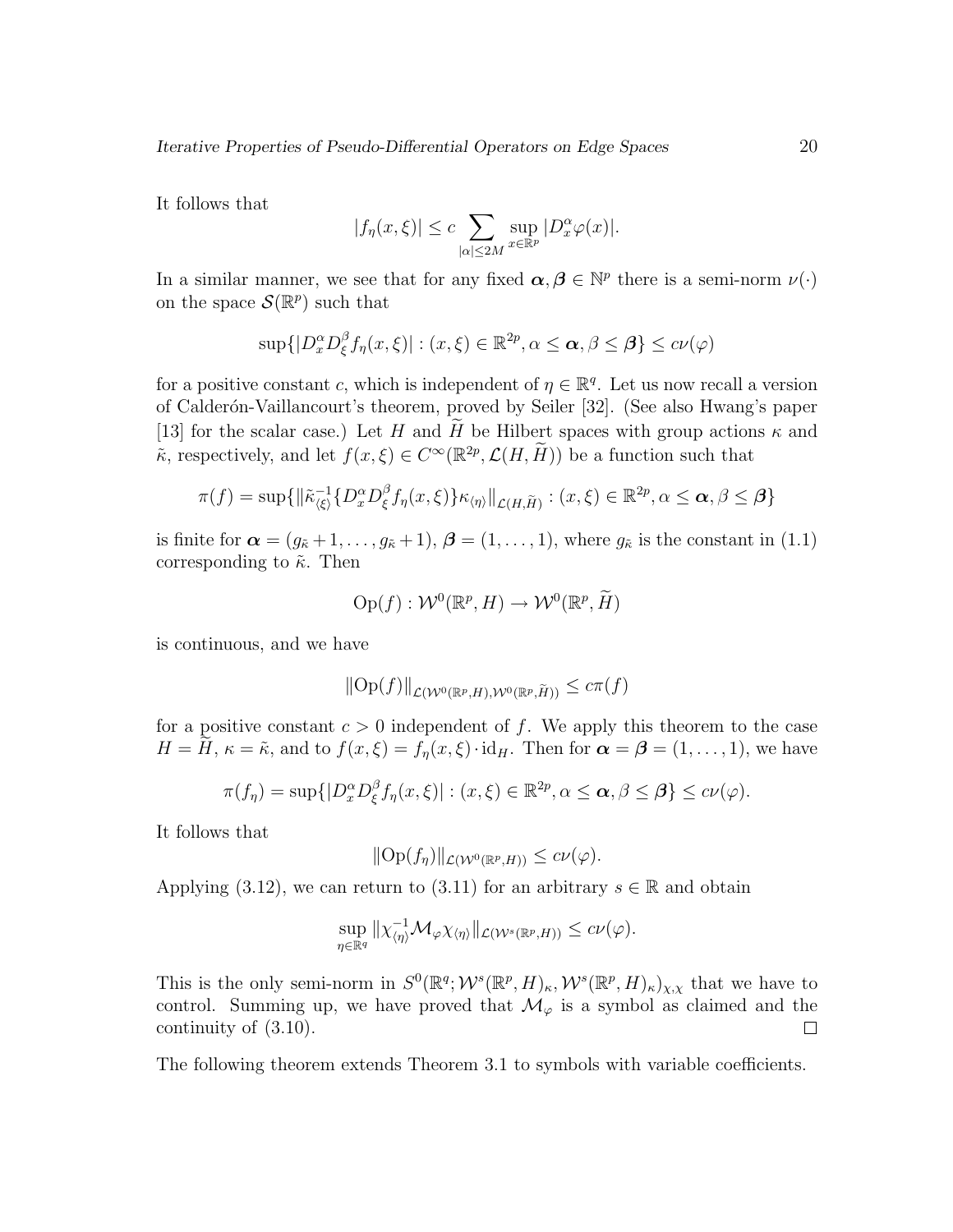**Theorem 3.7.** Let H,  $\widetilde{H}$  and  $\kappa$ ,  $\widetilde{\kappa}$  be as in Theorem 3.1. Then for

$$
a(x, y, \xi, \eta) \in \mathcal{S}(\mathbb{R}^p_x, S^{\mu}(\mathbb{R}^q_y \times \mathbb{R}^{p+q}_{\xi, \eta}; H, \widetilde{H})_{\kappa, \widetilde{\kappa}})
$$

and

$$
p(y, \eta) = \text{Op}_x(a)(y, \eta),
$$

we have

$$
p(y,\eta) \in S^{\mu}(\mathbb{R}^q_y \times \mathbb{R}^q_\eta; \mathcal{W}^s(\mathbb{R}^p, H)_\kappa, \mathcal{W}^{s-\mu}(\mathbb{R}^p, \widetilde{H})_{\tilde{\kappa}})_{\chi, \tilde{\chi}}
$$
(3.15)

for every  $s \in \mathbb{R}$ .

Proof. Let us first observe that the extension of Theorem 3.1 to symbols

$$
a(y,\xi,\eta) \in S^{\mu}(\mathbb{R}^q_y \times \mathbb{R}^{p+q}_{\xi,\eta}; H, \widetilde{H})_{\kappa,\widetilde{\kappa}}
$$

is straightforward because the additional variable  $y$  as an action from the left does not influence the proof, and we obtain (3.15) in this case. Therefore, without loss of generality, we omit  $y$  and only consider the case

$$
a(x,\xi,\eta) \in \mathcal{S}(\mathbb{R}^p_x)\hat{\otimes}_{\pi}E
$$

for  $E = S^{\mu}(\mathbb{R}^{p+q}_{\xi,\eta}; H, \tilde{H})_{\kappa,\tilde{\kappa}}$ . On the right hand side, we use the fact that

$$
\mathcal{S}(\mathbb{R}^p, E) = \mathcal{S}(\mathbb{R}^p) \hat{\otimes}_{\pi} E
$$

for the Fréchet space E. As in the proof of Proposition 2.3 we employ a tensor product argument. We write  $a(x, \xi, \eta)$  as a convergent sum

$$
a(x,\xi,\eta) = \sum_{j=0}^{\infty} \lambda_j \mathcal{M}_{\varphi_j} a_j(\xi,\eta)
$$

for sequences  $\varphi_j \in \mathcal{S}(\mathbb{R}^p)$ ,  $a_j \in E$ , tending to zero in the respective spaces as  $j \to \infty$ , and  $\lambda_j \in \mathbb{C}, \sum_{j=0}^{+\infty} |\lambda_j| < \infty$ . From Proposition 3.3 we conclude that

$$
\mathrm{Op}_x(a_j)(\eta) \to 0
$$

in  $S^{\mu}(\mathbb{R}^q; \mathcal{W}^s(\mathbb{R}^p, H)_{\kappa}, \mathcal{W}^{s-\mu}(\mathbb{R}^p, \widetilde{H})_{\tilde{\kappa}})_{\chi, \tilde{\chi}}$  and from Proposition 3.6 that

$$
\mathrm{Op}_x(\mathcal{M}_{\varphi_j}) \to 0
$$

in  $S^0(\mathbb{R}^q; \mathcal{W}^{s-\mu}(\mathbb{R}^p, \widetilde{H})_{\tilde{\kappa}}, \mathcal{W}^{s-\mu}(\mathbb{R}^p, \widetilde{H})_{\tilde{\kappa}})_{\tilde{\chi}, \tilde{\chi}}$  as  $j \to \infty$ . The operator  $Op_x(\mathcal{M}_{\varphi_j})$  representing a symbol that is independent of  $\eta$  can be still identified with the operator of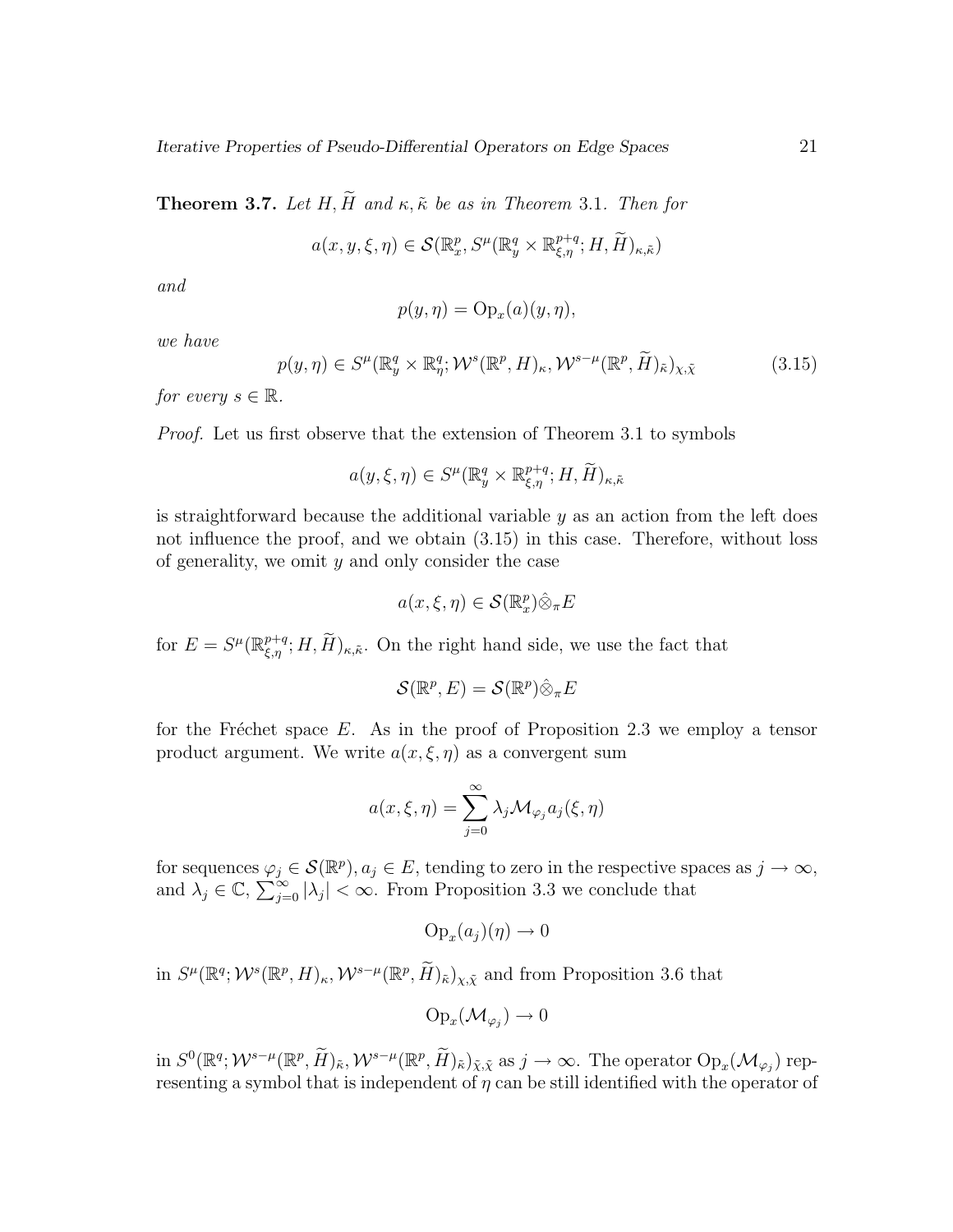multiplication  $\mathcal{M}_{\varphi_j}$ . Therefore, it is justified to interpret  $\text{Op}_x(a)(\eta)$  as a convergent sum

$$
Op_x(a)(\eta) = \sum_{j=0}^{\infty} \lambda_j Op_x(\mathcal{M}_{\varphi_j}) Op_x(a_j)(\eta)
$$

 $\inf_{\mathcal{S}} \mathcal{S}(\mathbb{R}_{x}^{p})\hat{\otimes}_{\pi}S^{\mu}(\mathbb{R}^{q};\mathcal{W}^{s}(\mathbb{R}^{p},H)_{\kappa},\mathcal{W}^{s-\mu}(\mathbb{R}^{p},\widetilde{H})_{\tilde{\kappa}})_{\chi,\tilde{\chi}}$  continuously embedded in  $S^{\mu}(\mathbb{R}^q; \mathcal{W}^s(\mathbb{R}^p, H)_{\kappa}, \mathcal{W}^{s-\mu}(\mathbb{R}^p, \widetilde{H})_{\tilde{\kappa}})_{\chi, \tilde{\chi}}$ . Thus  $\text{Op}_x(a)(\eta)$  is an element in the latter symbol space.  $\Box$ 

Remark 3.8. As in Corollary 3.5 we can iterate Theorem 3.7 for symbols

$$
a(x, y^1, \dots, y^k, \xi, \eta^1, \eta^2, \dots, \eta^k) \in \mathcal{S}(\mathbb{R}_x^p \times \mathbb{R}^{q_1 + \dots + q_{k-1}}, S^{\mu}(\mathbb{R}^{q_k}; H_0, \widetilde{H}_0)_{\chi_0, \tilde{\chi}_0})
$$
(3.16)

for  $H_0$ ,  $\widetilde{H}_0$  and  $\chi_0$ ,  $\widetilde{\chi}_0$  as in Theorem 3.1. Then we have the same iterative process to successively build up symbols

$$
a_l(y^l, \ldots, y^k, \eta^l, \ldots, \eta^k) = \mathrm{Op}_{y^{l-1}}(a_{l-1})(y^l, \ldots, y^k, \eta^l, \ldots, \eta^k)
$$
  

$$
\in \mathcal{S}(\mathbb{R}^{q_l + \ldots + q_{k-1}}, S^{\mu}(\mathbb{R}^{q_k} \times \mathbb{R}^{q_l + \ldots + q_k}; H_l, \widetilde{H}_l)_{\chi_l, \tilde{\chi}_l})
$$

for every  $1 \leq l \leq k$ , starting with  $a_0 = a$  defined by (3.16), then  $a_1 = \text{Op}_x(a_0)$ , and so on.

## References

- [1] L. Boutet de Monvel, Boundary problems for pseudo-differential operators, Acta *Math.* **126** (1971), 11–51.
- [2] D.-C. Chang, N. Habal and B.-W. Schulze, Quantisation on a manifold with singular edge, *J. Pseudo-Differ. Oper. Appl.*,  $4(3)(2013)$ , pp. 317–343.
- [3] N. Dines, Ellipticity of a class of corner operators, in Pseudo-differential operators: PDE and time-frequency analysis, Fields Inst. Commun. 52, Amer. Math. Soc., Providence, RI, 2007, pp. 131-169.
- [4] Ch. Dorschfeldt, Algebras of pseudo-differential operators near edge and corner singularities, Math. Res. 102, Wiley-VCH, Berlin, Weinheim, 1998.
- [5] M. Dreher and I. Witt, Edge Sobolev spaces and weakly hyperbolic operators, Ann. Mat. Pura Appl. 180 (2002), 451-482.
- [6] Ju. V. Egorov and B.-W. Schulze, Pseudo-Differential Operators, Singularities, Applications, Oper. Theory: Adv. Appl. 93, Birkhäuser Verlag, Basel, 1997.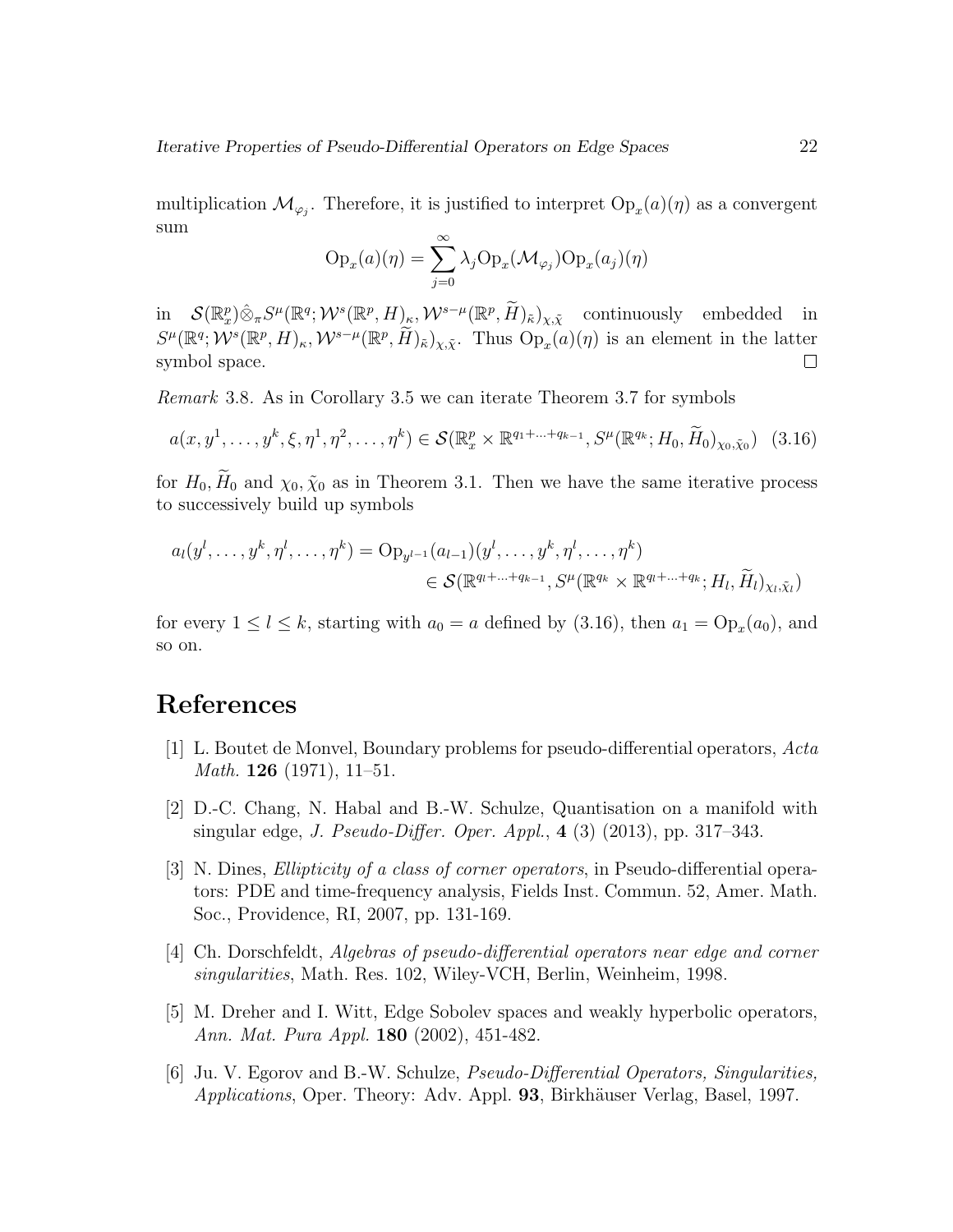- [7] G. I. Eskin, Boundary Value Problems for Elliptic Pseudo-Differential Equations, Transl. Nauka, Moskva, 1973, Math. Monographs 24 Amer. Math. Soc., 1980.
- [8] H.-J. Flad and G. Harutyunyan, Ellipticity of quantum mechanical Hamiltonians in the edge algebra, Proc. AIMS Conference on Dynamical Systems, Differential Equations and Applications, Dresden, 2010.
- [9] J. B. Gil, B.-W. Schulze, and J. Seiler, Cone pseudodifferential operators in the edge symbolic calculus, Osaka J. Math. 37 (2000), 219–258.
- [10] N. Habal and B.-W. Schulze, Mellin quantisation in corner operators, Operator Theory: Advances and Applications, Vol. 228, (Y.I. Karlovich et. al. eds.), "Operator Theory, Pseudo-Differential Equations, and Mathematical Physics", The Vladimir Rabinovich Anniversary Volume, Birkhäuser, Basel, 2013, pp. 151–172.
- [11] G. Harutyunyan and B.-W. Schulze, Elliptic Mixed, Transmission and Singular Crack Problems, European Mathematical Soc., Zürich, 2008.
- [12] T. Hirschmann, Functional analysis in cone and edge Sobolev spaces, Ann. Global Anal. Geom. 8 (1990), 167–192.
- [13] I. L. Hwang, The  $L^2$ -boundedness of pseudodifferential operators, Trans. Amer. Math. Soc. **302** (1987), 55-76.
- [14] V. A. Kondratyev, Boundary value problems for elliptic equations in domains with conical points, Trudy Mosk. Mat. Obshch.  $16$  (1967), 209–292.
- [15] V. A. Kondratyev and O.A. Oleynik, Boundary problems for partial differential equations on non-smooth domains, Uspekhi Mat. Nauk 38 (1983), 3–76.
- [16] H. Kumano-go, Pseudo-differential operators, The MIT Press, Cambridge, Massachusetts and London, England, 1981.
- [17] X. Liu and B.-W. Schulze, Ellipticity on manifolds with edges and boundary, Monatsh. Math. 146 (2005), 295–331.
- [18] G. Luke, Pseudo-differential operators on Hilbert bundles, *J. Differential Equa*tions 12 (1972), 566-589. 573–592.
- [19] V. S. Rabinovich, Pseudo-differential operators in non-bounded domains with conical structure at infinity, *Mat. Sb.* **80** (1969), 77–97.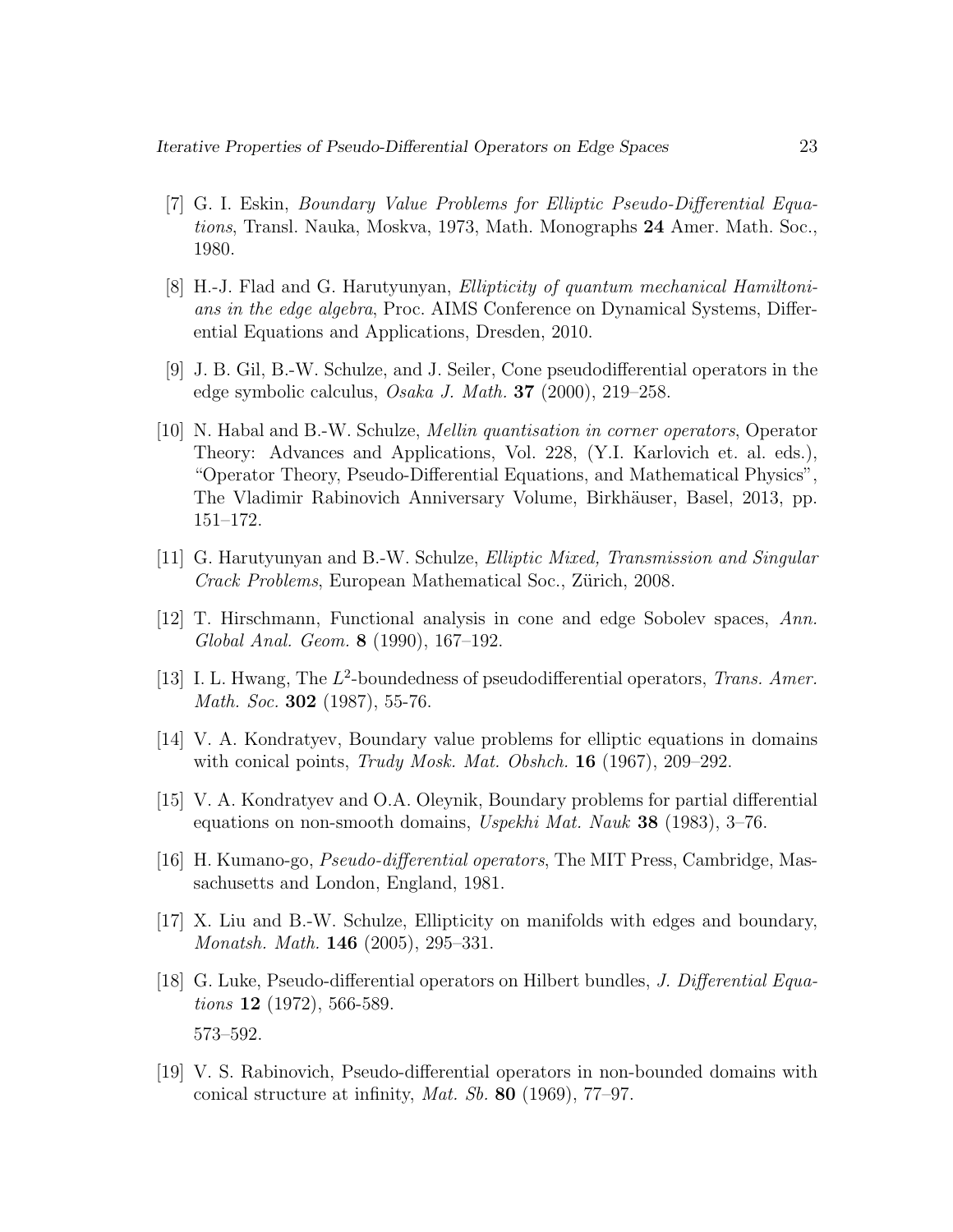- [20] S. Rempel and B.-W. Schulze, Complete Mellin and Green symbolic calculus in spaces with conormal asymptotics, Ann. Global Anal. Geom. 4 (1986), 137–224.
- [21] S. Rempel and B.-W. Schulze, Asymptotics for elliptic mixed boundary problems (pseudo-differential and Mellin operators in spaces with conormal singularity), Math. Res. 50, Akademie-Verlag, Berlin, 1989.
- [22] W. Rungrottheera, Parameter-dependent corner operators, Asian-Eur. J. Math. 6 (2013), 1–29.
- [23] W. Rungrottheera and B.-W. Schulze, Weighted spaces on corner manifolds, Complex Var. Elliptic Equ., doi/full/10.1080/17476933.2013.876416.
- [24] B.-W. Schulze, Pseudo-differential operators on manifolds with edges, in: Symp Partial Differential Equations. Holzhau 1988, Teubner-Texte zur Mathematik Vol. 112, Teubner, Leipzig, 1989, pp. 259–287.
- [25] B.-W. Schulze, Pseudo-differential operators on manifolds with singularities, North-Holland, Amsterdam, 1991.
- [26] B.-W. Schulze, Boundary value problems and singular pseudo-differential operators, J. Wiley, Chichester, 1998.
- [27] B.-W. Schulze, Operators with symbol hierarchies and iterated asymptotics, Publ. Res. Inst. Math. Sci., Kyoto 38 (2002), 735–802.
- [28] B.-W. Schulze, The iterative structure of the corner calculus, Oper. Theory: Adv. Appl. 213, Pseudo-Differential Operators: Analysis, Application and Computations (L. Rodino, M. W. Wong and H. Zhu, eds.), Birkhäuser Verlag, Basel, 2011, pp. 79–103.
- [29] B.-W. Schulze and J. Seiler, The edge algebra structure of boundary value problems, Ann. Glob. Anal. Geom. 22 (2002), 197–265.
- [30] B.-W. Schulze and M. W. Wong, Mellin operators with asymptotics on manifolds with corners, Oper. Theory: Adv. Appl. 213, Pseudo-Differential Operators: Analysis, Applications and Computations (L. Rodino, M. W. Wong and H. Zhu, eds.), Birkhäuser Verlag, Basel, 2011, pp. 31–78.
- [31] B.-W. Schulze and M. W. Wong, Mellin and Green operators of the corner calculus, J. Pseudo-Differ. Oper. Appl.  $2$  (2011), 467–507.
- [32] J. Seiler, Continuity of edge and corner pseudo-differential operators, Math Nachr. 205 (1999), 163–182.